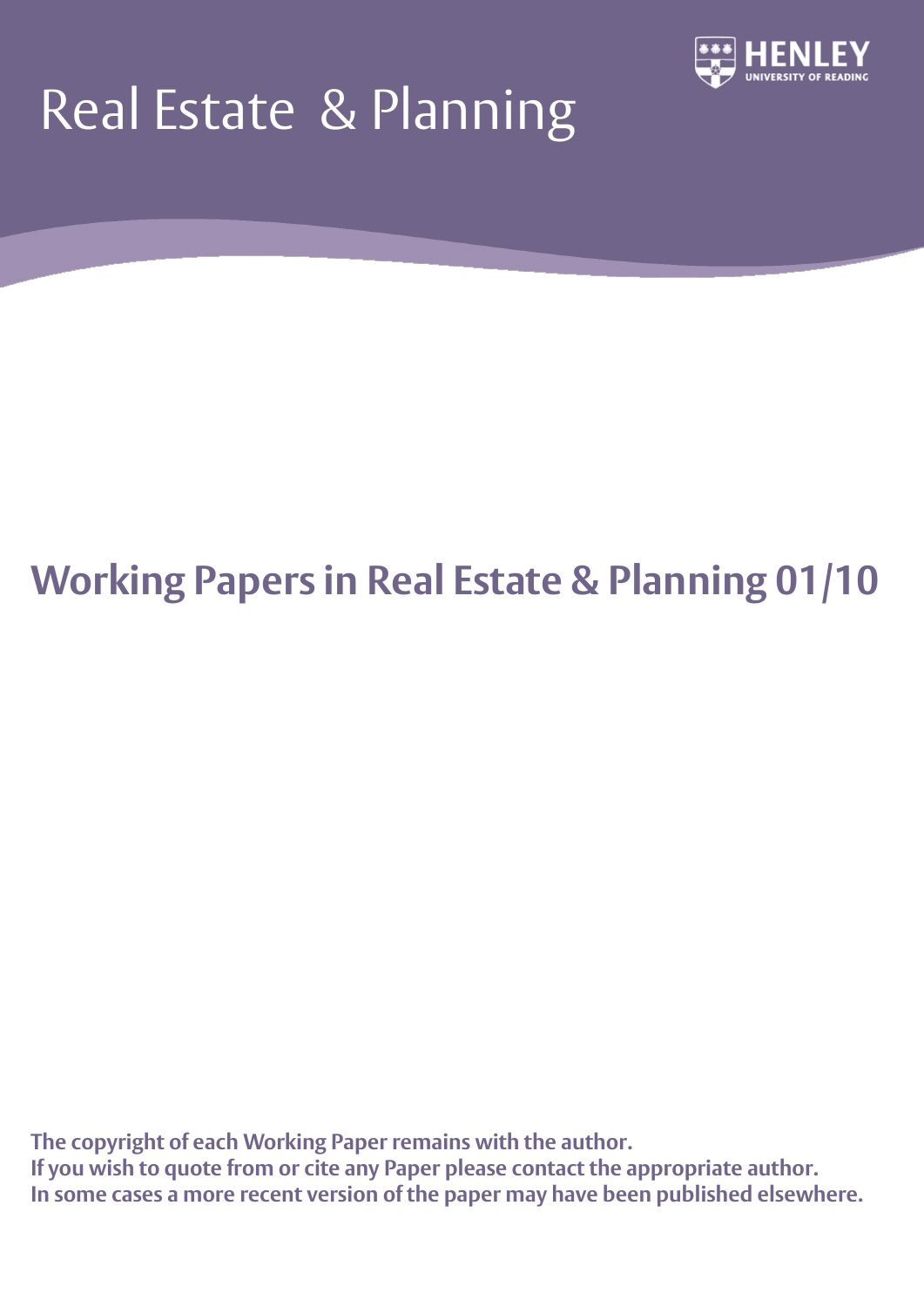## **Paper Presented at ARES Annual Meeting, Naples, Florida. April 14-17, 2010**

## **Eco-Labeling, Rents, Sales Prices and Occupancy Rates: Do LEED and Energy Star Labeled Offices Obtain Multiple Premiums?**

Fuerst, F., McAllister, P.\* and Smith, K.

School of Real Estate & Planning Henley Business School University of Reading Whiteknights Reading RG6 5UD UK [www.reading.ac.uk/rep](http://www.reading.ac.uk/rep) Email: p.m.mcallister@rdg.ac.uk

#### **Acknowledgement**

**This research would not have been possible with the generous assistance of the CoStar Group who provided us with access to their database.**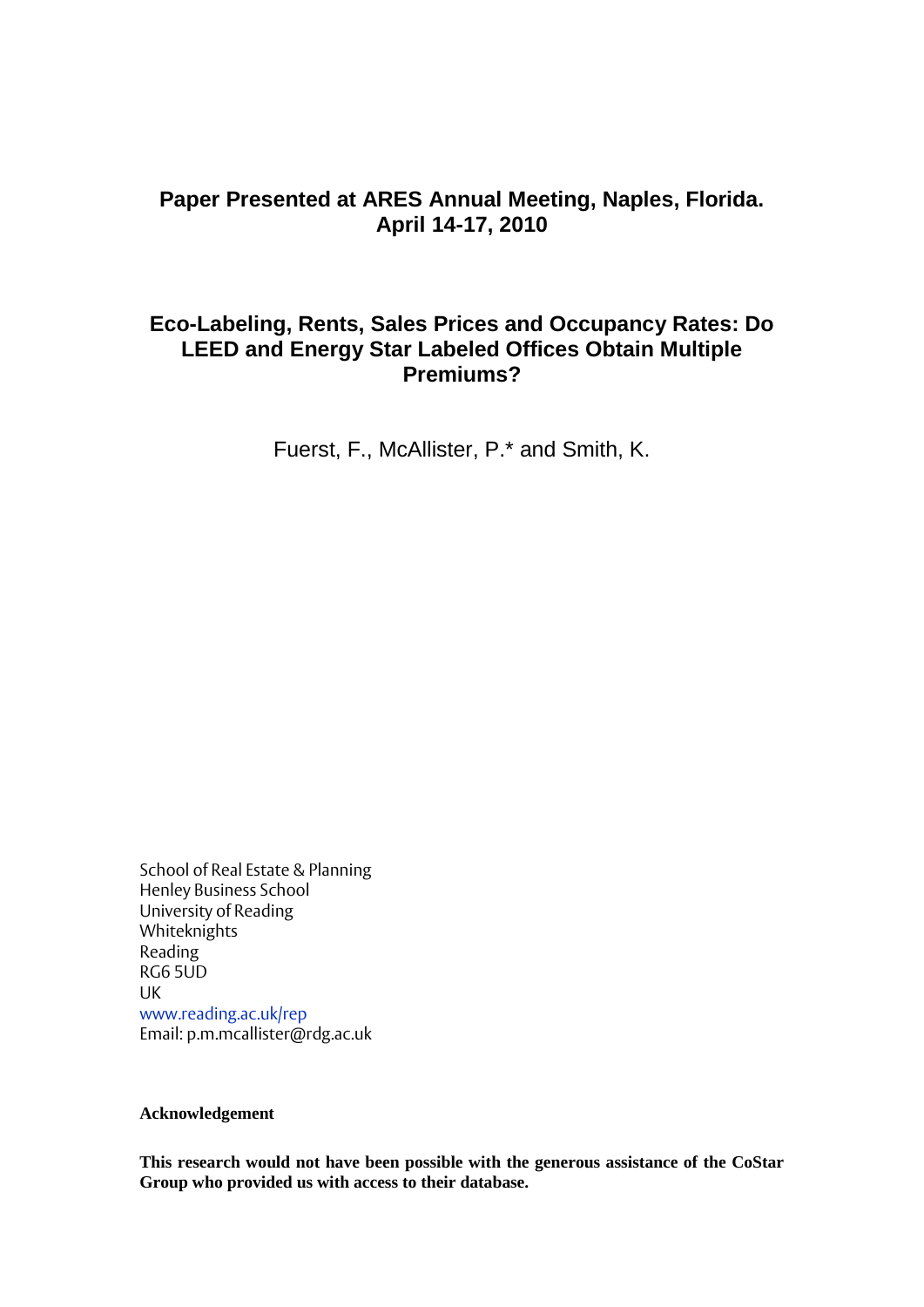#### **Abstract**

*Drawing upon an updated and expanded dataset of Energy Star and LEED labeled commercial offices, this paper investigates the effect of eco-labeling on rental rates, sale prices and occupancy rates. Using OLS and robust regression procedures, hedonic modeling is used to test whether the presence of an eco-label has a significant positive effect on rental rates, sale prices and occupancy rates. The study suggests that estimated coefficients can be sensitive to outlier treatment. For sale prices and occupancy rates, there are notable differences between estimated coefficients for OLS and robust regressions. The results suggest that both Energy Star and LEED offices obtain rental premiums of approximately 3%. A 17% sale price premium is estimated for Energy Star labeled offices but no significant sale price premium is estimated for LEED labeled offices. Surprisingly, no significant occupancy premium is estimated for Energy Star labeled offices and a negative occupancy premium is estimated for LEED labeled offices.*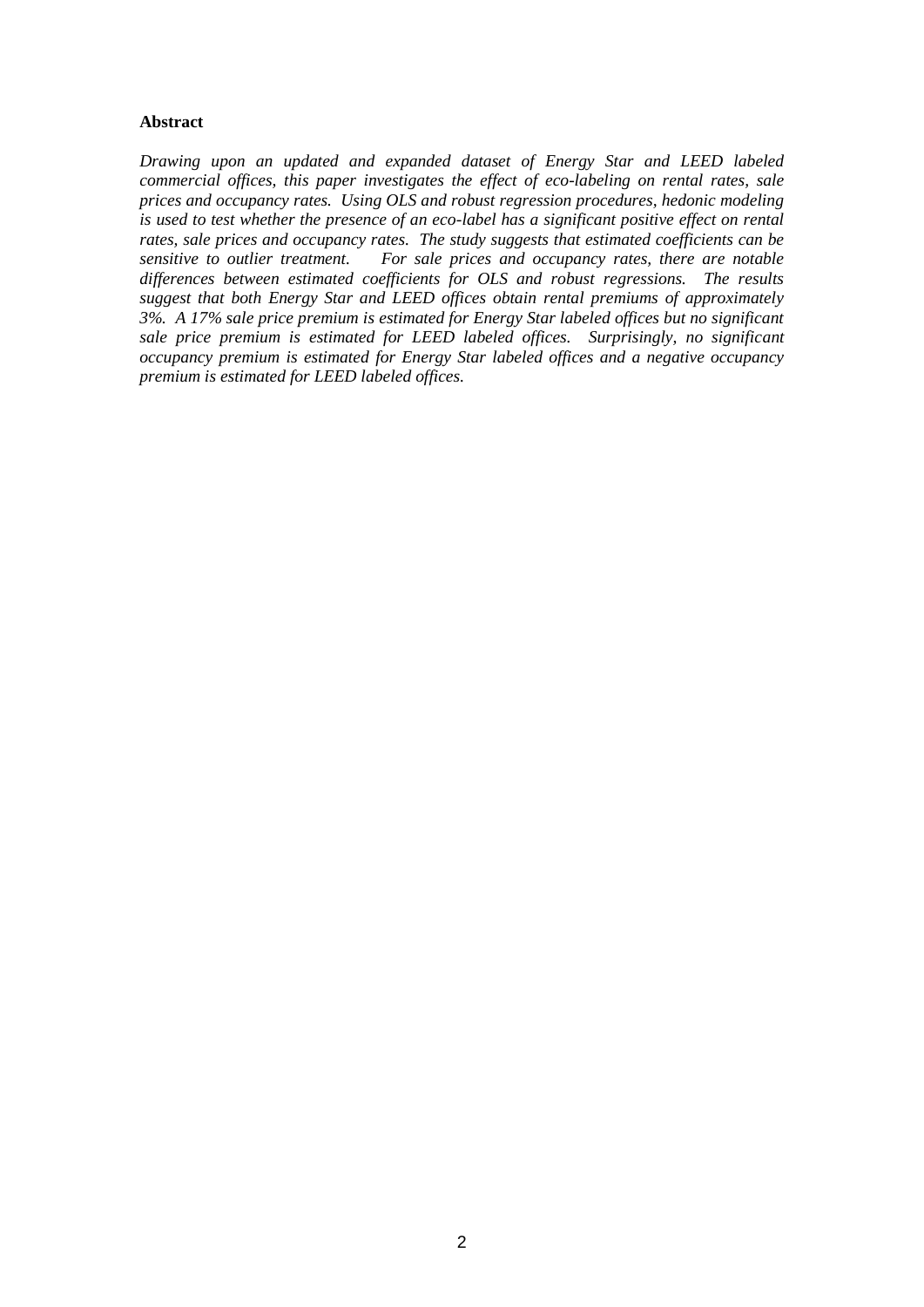#### **Introduction**

Over the last decade, the commercial real estate sector has seen the introduction of a wide range of, what can be loosely termed, environmental labels. Environmental labels are one of a number of alternative and complementary policy or market-based instruments that aim to alter patterns of demand for products in order to reduce their environmental impact. Within commercial real estate markets, a blend of compulsory and voluntary environmental labels is still evolving. Indeed, as more and more local regulatory bodies make the attainment of a voluntary environmental label a requirement for regulatory approval, labels such as LEED are becoming quasi-compulsory in some jurisdictions.

Given that they constitute the terms on which products are exchanged, prices are the fundamental instrument of markets. It is well-established that costly information concerning prices and quality can affect allocational efficiency. The central objective of environmental labels is to change supply and demand through the pricing mechanism. For producers (in this context - real estate developers), prices act as an "invisible hand" steering production. When the market price of a product is higher than its cost of production, increasing production is profitable, new producers have incentives to enter the market and resources are allocated to sectors where there is the highest willingness-to-pay.

This paper investigates the extent to which the growth of environmental labelling in US office markets is having expected price effects in occupier and investment markets. Building upon previous studies, this paper draws upon the growing sample of LEED and Energy Star labelled offices. Further, the sharp deterioration in market conditions since 2007, the effects of the market downturn can be evaluated. Further, this study applies robust regression techniques to control for potential problems created by outliers. For sale prices and occupancy rates, there are notable differences between estimated coefficients for OLS and robust regressions. The results suggest that both Energy Star and LEED offices obtain rental premiums of approximately 3%. A 17% sale price premium is estimated for Energy Star labeled offices but no significant sale price premium is estimated for LEED labeled offices. Surprisingly, no significant occupancy premium is estimated for Energy Star labeled offices and a negative occupancy premium is estimated for LEED labeled offices.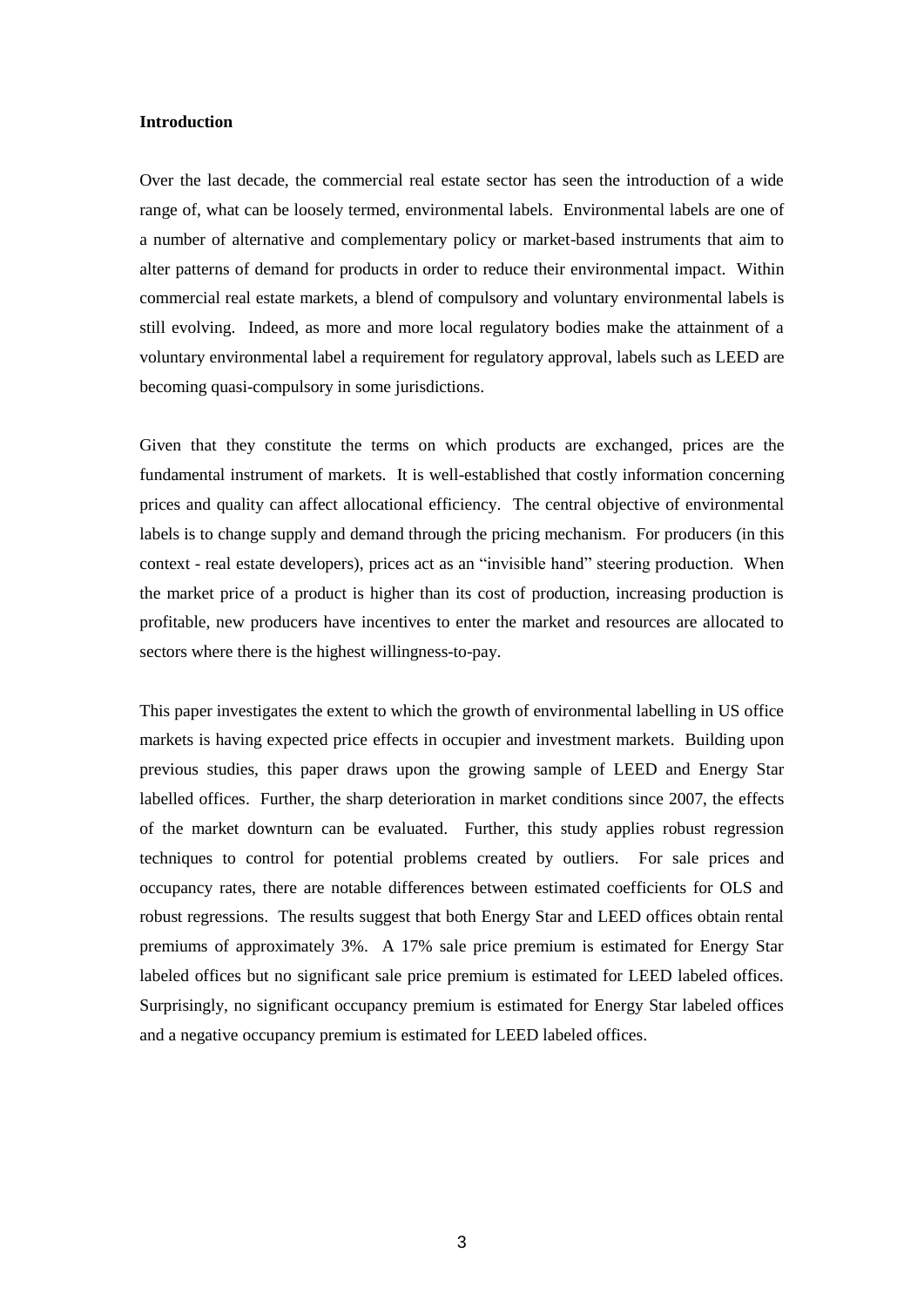#### **Environmental Labelling in Context**

The direct aim of environmental labels is to provide information to consumers or users about the environmental performance of a product with the indirect aim of influencing their consumption choices, suppliers" production outputs and, as a result, the level of environmentally harmful emissions. While the presence of an environmental label and superior environmental performance are not necessarily synonymous, environmental labels can be particularly important for credence products, where the costs to the consumer of monitoring (environmental in this instance) performance can be prohibitive both before and after procurement. Due to high monitoring costs, it is common for third parties to emerge in order to provide independent verification. As such, the growth of environmental labels can be interpreted as a method of reducing the negative externality produced by Akerlofian information asymmetry. The adverse selection problem associated with information asymmetry can result in products with desirable credence attributes failing to be priced efficiently and lead to sub-optimal consumption and production. In order to remedy potential market failure, environmental labels must then provide a credible signal of the attribute of superior environmental performance.

As discussed above, the mechanism by which environmental labels can produce a net environmental improvement is by changes to the relative demand and supply of labelled and non-labelled goods. Assuming that environmental performance is a salient attribute for consumers, environmental labelling enables consumers to discriminate between products according to their environmental impact resulting in increased demand for products with reduced environmental impact and in price differentials for labelled products. Price premiums, in turn, provide an economic incentive for producers to innovate and incur any additional production costs associated with obtaining the environmental label.

However, it has been argued that the introduction of environmental labels can, in certain plausible circumstances, produce a net increase in environmental harm. Dosi and Moretto (2001) analyse this point in terms of whether environmentally labelled products act as a substitute or complement to conventional products. Where there is a complementary relationship, the introduction of an environmental label can create image spillovers for all products made by a company increasing the return on capital from all products and producing a net increase in environmentally harmful emissions. In contrast, where the labelled product acts as a substitute for conventional products, the return on conventional products remains stable or falls after the introduction of an environmental label with less investment in conventional products and improved environmental outcomes. Dosi and Moretto (2001) also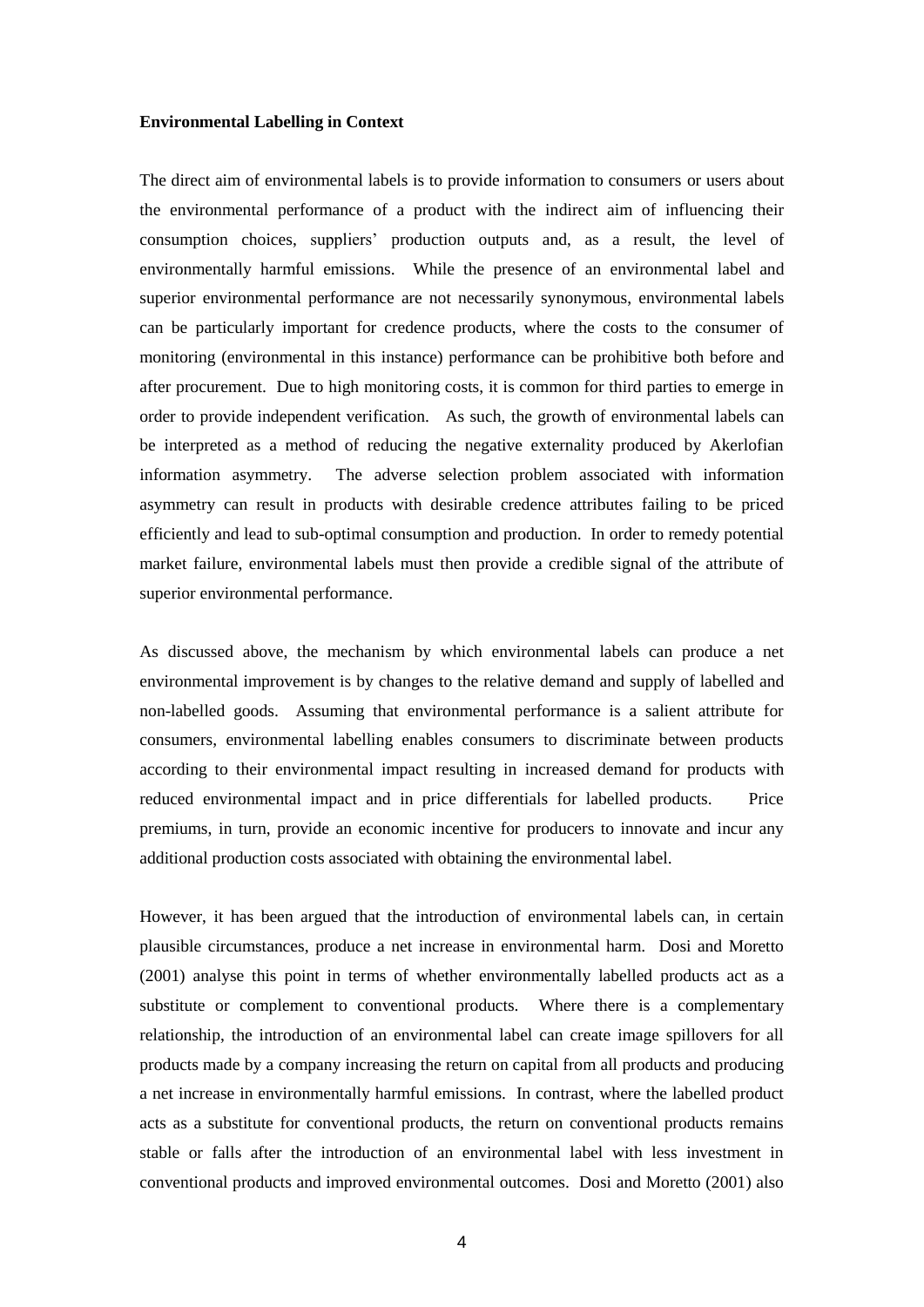point to other circumstances in which the introduction of an environmental level can cause an increase in aggregate emissions. This is produced by an increase in aggregate consumption due to changing behaviour as a result of the "halo" effect of the environmental label. Essentially, although environmentally harmful emissions *per unit* decrease, this may be outweighed by the consumption of more units. For instance, office occupiers may use space less intensively in a LEED labelled building.

The interaction of demand, supply and pricing is central to Mattoo and Singh"s (1994) analysis of the effect of the introduction of environmental labels on level of aggregate production. They identify certain conditions in which the introduction of an environmental label can result in an increase in aggregate output compared to the undifferentiated market. They demonstrate that the introduction of the environmental label can, in some circumstances, result in price premiums (relative to undifferentiated price) for labelled *and* non-labelled market segments leading to an increase in overall supply. However, relevant to the real estate context, such an outcome is more likely to occur where environmentally responsible production has a relatively large market share prior to the introduction of environmental labelling.

#### **Environmental Labelling in Commercial Office Markets: Expectations and Evidence**

There is a considerable body of commentary suggesting that buildings with superior environmental performance deliver a bundle of benefits to occupiers and investors. A range of benefits has been attributed to buildings with superior environmental performance or associated with features common in buildings with superior environmental performance. Owners, developers and occupiers may benefit from the diverse range of incentives (subsidies, tax reliefs and reduced regulatory barriers) that have emerged in some markets. Widely cited benefits to occupiers include reduced utility costs, improved productivity (lower staff turnover, absenteeism, higher outputs *inter alia*) and reputational benefits. Investors may benefit from higher occupancy rates, lower utility costs (especially in gross leases), decreased rates of depreciation and reduced regulatory obsolescence. As a result of the latter in particular, it is also expected that buildings with superior environmental performance should attract a lower risk premium.

The analysis above suggests that there are a number of channels through which environmental labels may influence the capital values of commercial offices. In real estate pricing models for income generating assets, asset value represents the discounted sum all future net incomes. Assuming constant growth, the value (V) can be expressed as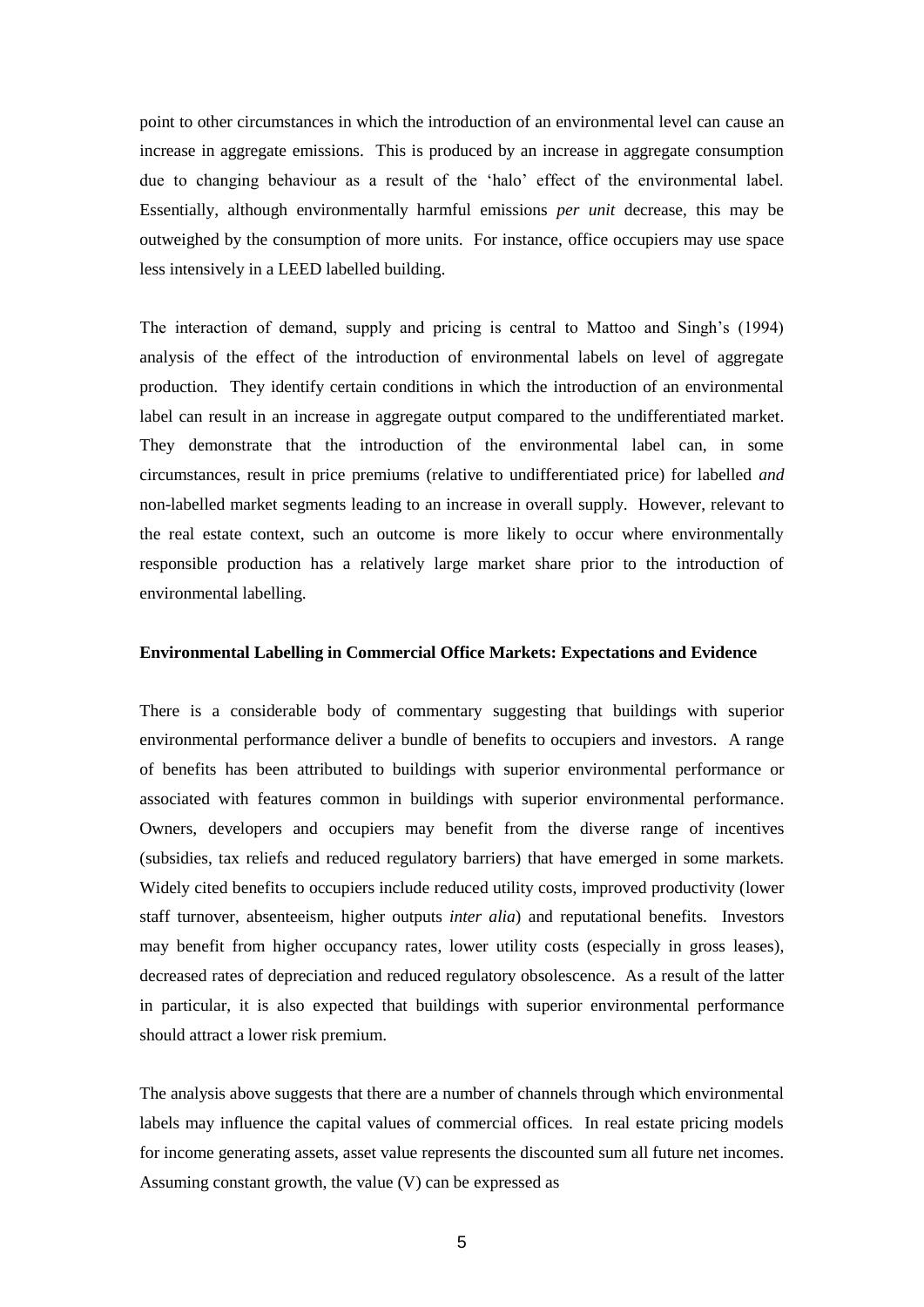$$
V = \sum_{t=0}^{T} \frac{(R_t - C_t)(1 + g)^t}{(1 + i)^t}
$$
 (1)

where V is the current capital value,  $R_t$  is rental income,  $C_t$  is the periodic costs of owning the asset (management, vacancy, refurbishment etc - so that  $R_t - C_t = Net$  Operating Income), g is a constant growth rate, i is the target rate of return (composed of the risk-free rate of return plus a risk premium), and t is the life of the asset. Since freehold ownership is unlimited, this can be taken as a perpetuity and approximates to

$$
V = \frac{NOI}{i - g} \tag{2}
$$

where  $i - g$  is a capitalization rate. So

$$
V = \frac{NOI}{CAPRATE}
$$
 (3)

As indicated above, the attributes of buildings with superior environmental performance have the potential to affect many of the variables in the pricing model.

- $R_{\mu}$  Assuming a well-functioning market and that the positive attributes outweigh negative attributes associated with environmental labeled buildings, occupiers should be willing to pay higher rents due to expected lower total occupancy costs and the benefits to occupiers of improved image and business performance.
- $C_{\text{t}}$  It is also expected that the increased attractiveness to occupiers should reduce the costs of ownership due to reduced vacancies and potentially reduced capital expenditure.
- g Due to changes in relative demand, rental growth rates may be higher for assets with environmental labels. In addition, depreciation rates may be lower where buildings have incorporated latest technologies.
- i The risk premium (and, therefore, capitalization rate) may also be lower due to expected reduced volatility in income and decreased risk of obsolescence due to regulatory changes or "future proofing".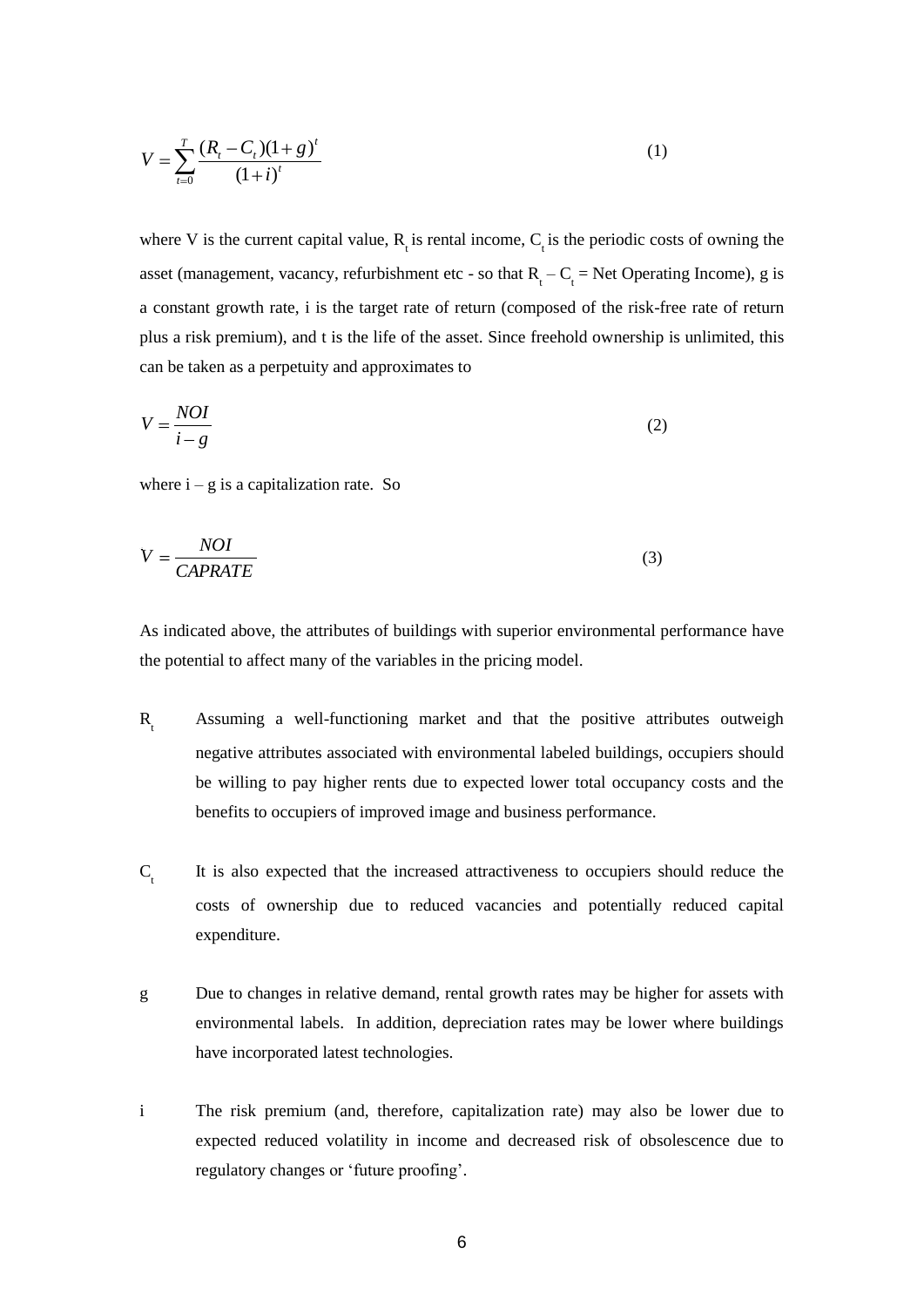This analysis suggests that any sale price premium that investors in offices with buildings with environmental labels may be caused by number of factors; higher rents, higher occupancy rates, lower operational costs and a lower risk premium. Given the centrality of the pricing mechanism to supply shifts, a key research question has been whether these potential benefits actually produce an increased willingness-to-pay from occupiers and investors.

From both academic and corporate/professional bodies, there have been a large number of stated preference studies of occupiers" willingness-to-pay for buildings with superior environmental performance. From the sustainability perspective, the findings have been almost overwhelmingly positive. However, there have been only a small number of studies based on revealed preferences. Due to data availability, a group of studies have drawn upon the CoStar database to estimate the effect of environmental labelling on sale and rental rates. It is notable that all studies focus on the office sector due to the much higher market penetration of environmental labels in this sector relative to retail and industrial properties. Before going on to review these studies, it is important to point out that environmental labeling of offices has been a relatively recent phenomenon. Whilst growth rates have been rapid, they have been from a negligible base. Fuerst (2009) points out that in the first half of the decade the largest producers of environmental labeled buildings were government and corporate organizations. However, in the last few years, commercial developers have accounted for a greater proportion of schemes. Although researchers can only analyze the data that is available to them, existing studies have been based on small samples drawn from a relatively short timeframe.

Whilst econometric procedures are used by all studies to estimate the price effect of LEED and Energy Star labels, all studies vary in terms of their model specification, choice of explanatory variables, sample and, not surprisingly, results. To control for differences between their sample of environmental labeled buildings (927 buildings) and a much larger sample of non-labeled buildings, Miller, Spivey and Florance (2008) included a number of control variables such as size, location and age in their hedonic regression framework. They found that no statistically significant rent premium for Energy Star and LEED labeled offices. Using the same data source, Miller *et al* (2008) reported respective sale price premiums of approximately 6% and 11% for Energy Star and LEED labeled offices.

Wiley, Benefield and Johnson (WBJ) (forthcoming) focused on the effect of LEED and Energy Star labelling on rent, occupancy rate and sale price for Class A buildings in 46 office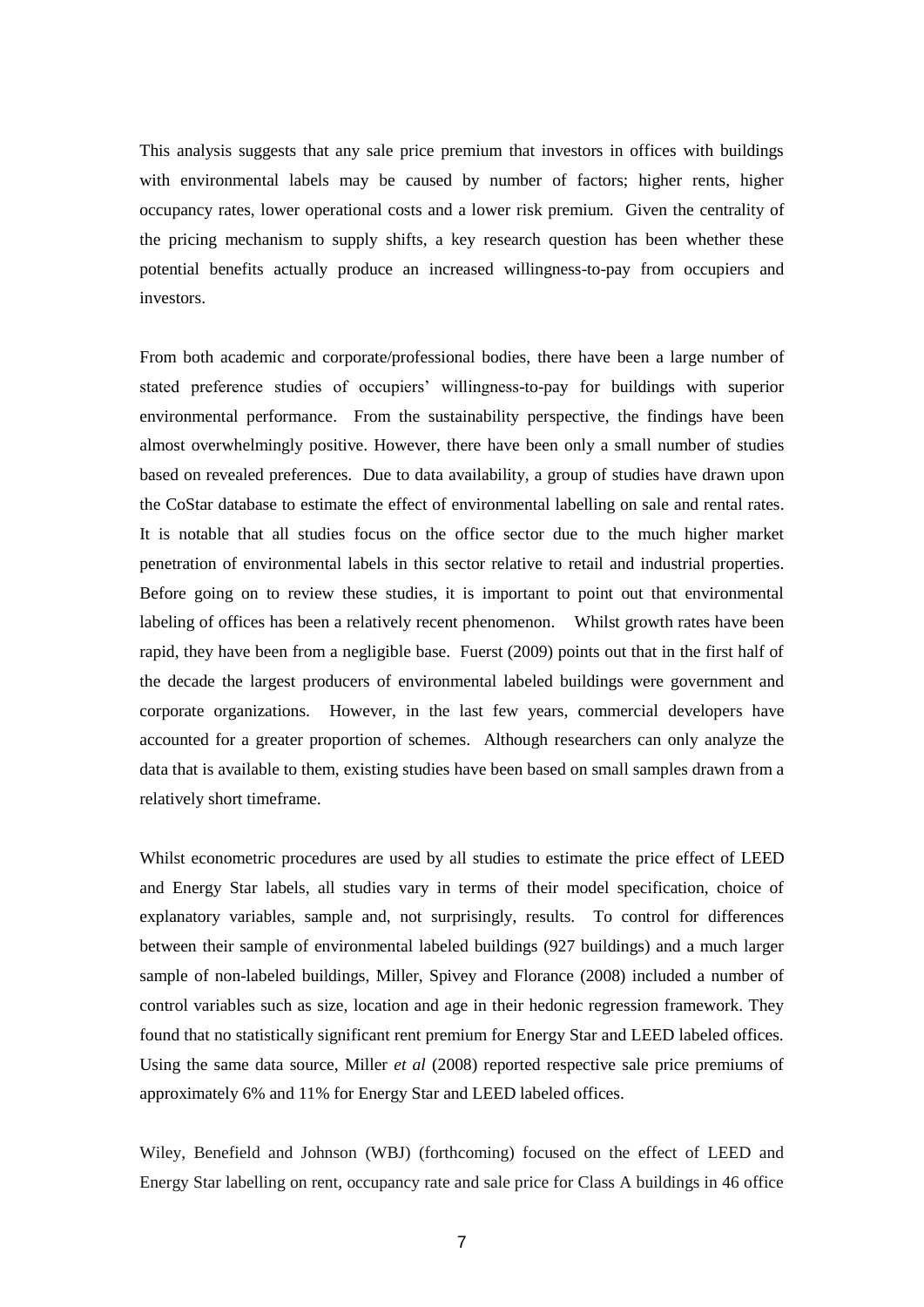markets across the USA. Using an hedonic procedure, they estimated asking rental premia ranging from approximately 15-18% for LEED labeled offices and 7-9% for Energy Star labelled buildings. In terms of sales transactions, they estimated premia of \$130 per sq ft for LEED labelled buildings and \$30 for Energy Star. In addition, they estimated occupancy rate premia of 16-18% for LEED offices and 10-11% for Energy Star offices. However, these findings of large premia need to be treated with some caution. A key issue is in the WBJ paper is the control for location. In essence, they identify rental, sale and occupancy premia for environmental labelled offices relative to non-labeled offices *in the same metropolitan area*. However, if environmental labelled offices tend to be in better quality locations within a metropolitan area, observed premia may include a location as well as a environmental labelling premium. In terms of the sample, WBJ (forthcoming) do not state explicitly the period of the sample nor the numbers of Energy Star and LEED labelled buildings included in the study. From their summary statistics, it is possible to infer that the sample for LEED was extremely small - for LEED and Energy Star we estimate that the respective sample sizes were approximately 30 and 440 (rents) and 12 and 70 (sales).

Fuerst and McAllister (forthcoming) estimated the hedonic rental regression for a sample of 197 LEED and 834 Energy Star as well as over 15,000 benchmark buildings. The results suggested that environmental labeled offices have an average asking rental premium of 4-5% with a LEED labeled offices having a slightly higher premium than Energy Star. Furthermore, based on a sample of sale prices for 559 Energy Star and 127 LEED labeled offices, they found substantial price premia of 26% and 25% respectively with higher ratings e.g. Silver, Gold, Platinum achieving higher premia. The same authors (2009), using OLS and quantile regression analyses, found a significant positive relationship between occupancy rate and the LEED and Energy Star eco-label. Controlling for differences in age, height, building class and quality, their results suggested that occupancy rates are approximately 8% higher in LEED labeled offices and 3% higher in Energy Star labeled offices. However, for Energy Star labeled offices effects were concentrated in certain market segments (see Fuerst and McAllister 2009).

The best-known empirical study of the price effects of environmental labeling is by Eichholtz, Kok and Quigley (EKQ) (forthcoming). They also use an hedonic procedure to investigate the effect of the LEED and Energy Star labels on the current asking rents of 694 and sale prices of 199 environmentally labeled office buildings sold in the period 2004 to 2007. Using GIS techniques, they control for location effects by identifying other office buildings in the CoStar database within a radius of 0.2 miles of each labeled building. The authors identify a statistically significant rent premium on the asking rents per square foot of 3.3% for Energy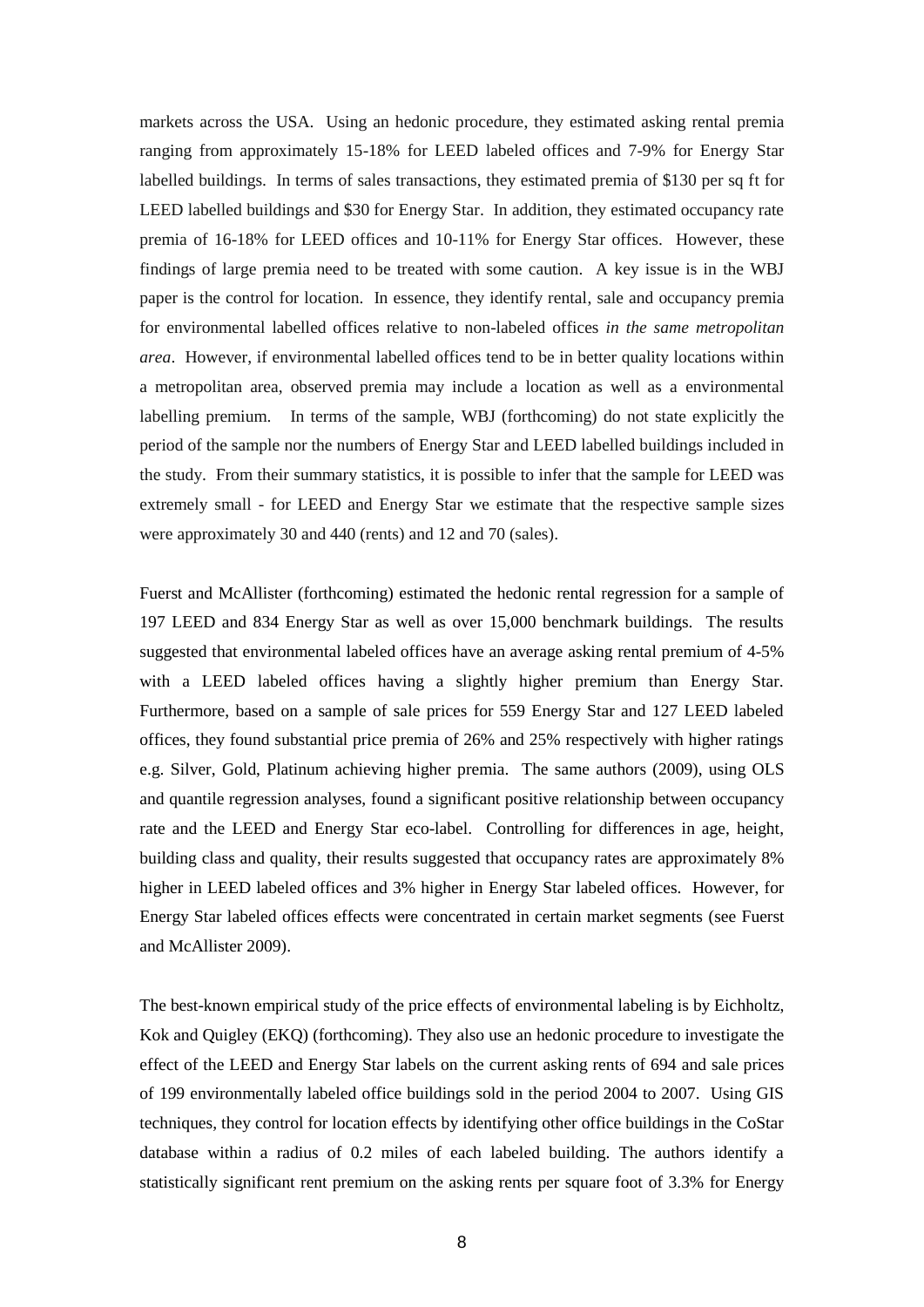Star labeled buildings. Surprisingly, they find no significant rent premium for LEED labeled buildings. They also report similar results for 199 sales that took place between 2004 and 2007. They find a substantial 19% sale price premium for Energy Star labeled buildings but no statistically significant sale price premium for LEED labeled buildings. However, EKQ (forthcoming) provide no breakdown of the numbers of LEED and Energy Star buildings included in their sample. Since previous studies suggest that the LEED labeled buildings are unlikely to account for more than 20% of all environmental labeled buildings, this suggests that the study is based upon approximately 150 LEED offices and 550 Energy Star offices (rents) and 40 LEED offices and 160 Energy Star offices (sales).

Two other papers have focused on different aspects of financial performance. Dermisi"s (2009) study also examines the effect of differences within LEED rating on the appraised values of 351 LEED labeled office buildings in the US. More pertinent to this paper, drawing upon the NCREIF database, Pivo and Fisher (2009) include environmental labeled properties in a broader sample of "RPI properties" that use proximity to transit stations (669 properties), Energy Star (209 properties) and/or inclusion in a designated regeneration area as criteria (158 properties). Using hedonic procedures, they estimate a 12.5% premium on appraised capital value and a 3.3% Net Operating Income premium for Energy Star labeled buildings. They also estimated that utility costs were approximately 10% lower for Energy Star buildings. However, although statistically significant, they found a small occupancy rate premium of 1%.

#### **Data**

This study is also based upon the LEED and Energy Star environmental labels for commercial buildings in the US. The Energy Star program tends to be more commonly used for existing buildings and is an assessment of buildings" energy performance. Energy Star accreditation reflects relative energy efficiency and environmental performance since only buildings that are in the top quartile are eligible for Energy Star accreditation. LEED accreditation relies upon scores in a number of different categories focused on; location, water efficiency, energy and atmosphere, materials and resources, indoor environmental quality and innovation and design process. The LEED thresholds are primarily absolute. All buildings that reach the required levels can be certified. There are four levels of certification; certified, silver, gold and platinum. LEED certification is comparable to other real estate environmental labelling schemes in the UK, Germany and Australia and is likely to provide the framework for prospective harmonized global standards.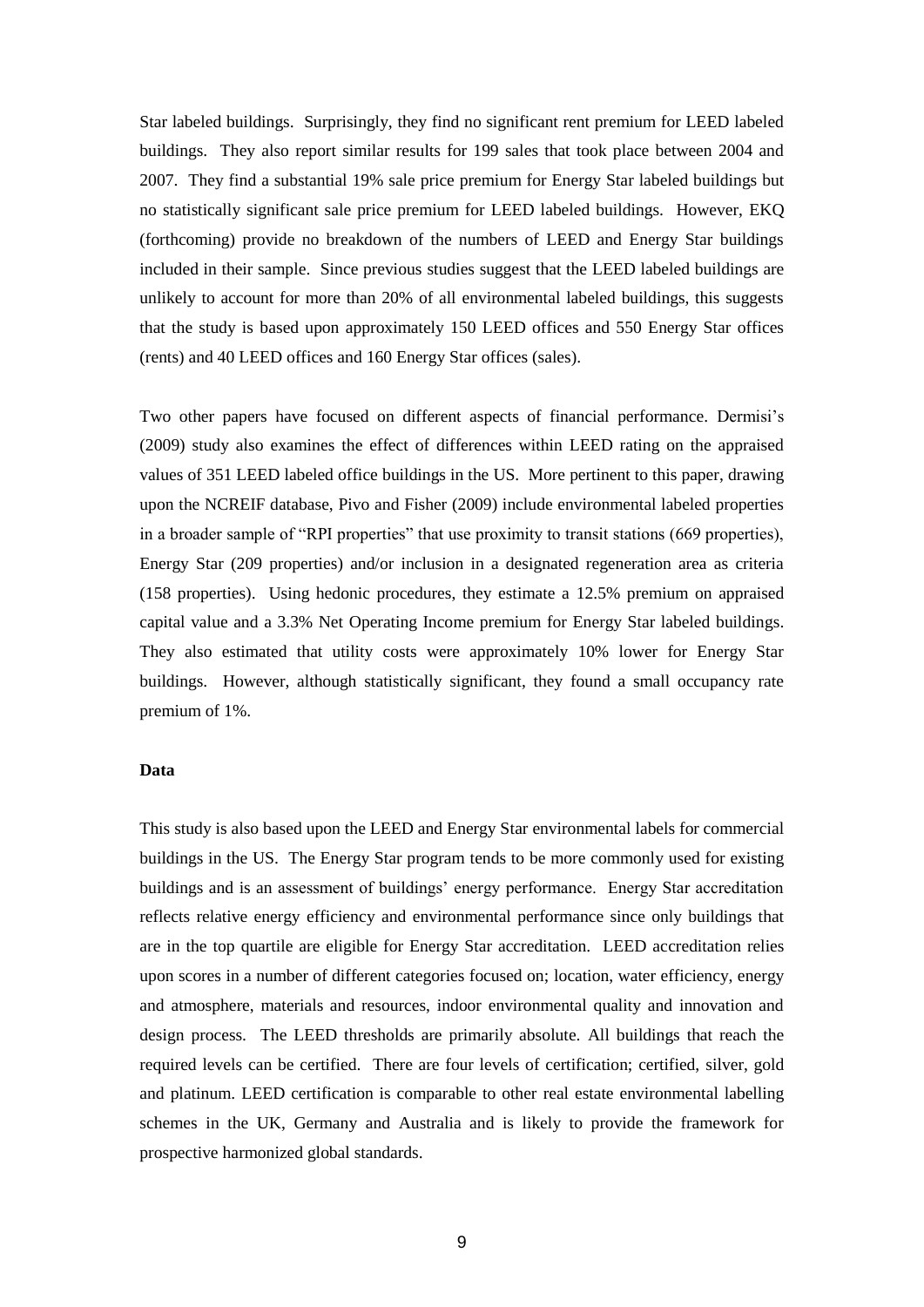| <b>Exhibit 1</b>   |             | <b>Summary Statistics</b> |             |             |                |                |                    |
|--------------------|-------------|---------------------------|-------------|-------------|----------------|----------------|--------------------|
| OVERALL            | Age         | Age at sale               | Rent \$ psf | Size sq ft  | <b>Stories</b> | Sale price psf | Occupancy rate (%) |
| Mean               | 32          | 28                        | 19.94       | 66511       | $\pmb{4}$      | 181.65         | 71.35              |
| Median             | 26          | 22                        | 18.00       | 24000       | $\overline{2}$ | 150.51         | 82.64              |
| Maximum            | 256         | 253                       | 271.90      | 3781045     | 110            | 1384.19        | 100.00             |
| Minimum            | $\mathbf 0$ | 0                         | 1.00        | $\mathbf 0$ | 0              | 0.05           | 0.00               |
| Std. Dev.          | 28          | 26                        | 8.90        | 133681      | 6              | 135.14         | 31.49              |
| Observations       | 39,391      | 19,498                    | 40,492      | 44,489      | 44,151         | 14,048         | 44,484             |
| <b>Energy Star</b> | Age         | Age at sale               | Rent \$ psf | Size sq ft  | Stories        | Sale price psf | Occupancy rate (%) |
| Mean               | 25          | 20                        | 26.10       | 289,989     | 13             | 273.53         | 86.9               |
| Median             | 23          | 19                        | 23.93       | 201,028     | 9              | 239.28         | 90.4               |
| Maximum            | 135         | 125                       | 271.90      | 2,650,000   | 82             | 859.78         | 100.0              |
| Minimum            | $\mathbf 0$ | $\mathbf 0$               | 5.50        | 3,255       | $\mathbf{1}$   | 23.04          | 0.0                |
| Std. Dev.          | 17          | 16                        | 11.68       | 284,715     | 12             | 143.00         | 14.4               |
| Observations       | 2,375       | 1,693                     | 2,082       | 2,379       | 2,378          | 939            | 2,379              |
| LEED               | Age         | Age at sale               | Rent \$ psf | Size sq ft  | Stories        | Sale price psf | Occupancy rate (%) |
| Mean               | 20          | 22                        | 27.03       | 259,088     | 10             | 271.73         | 72.82              |
| Median             | 8           | 17                        | 24.49       | 156,040     | 5              | 237.21         | 88.45              |
| Maximum            | 124         | 107                       | 94.03       | 3,448,680   | 58             | 859.78         | 100.00             |
| Minimum            | $\mathbf 0$ | $\mathbf 0$               | 8.00        | 1,775       | $\mathbf{1}$   | 32.07          | 0.00               |
| Std. Dev.          | 26          | 25                        | 10.95       | 345,671     | 12             | 157.68         | 33.60              |
| Observations       | 387         | 209                       | 317         | 397         | 397            | 147            | 397                |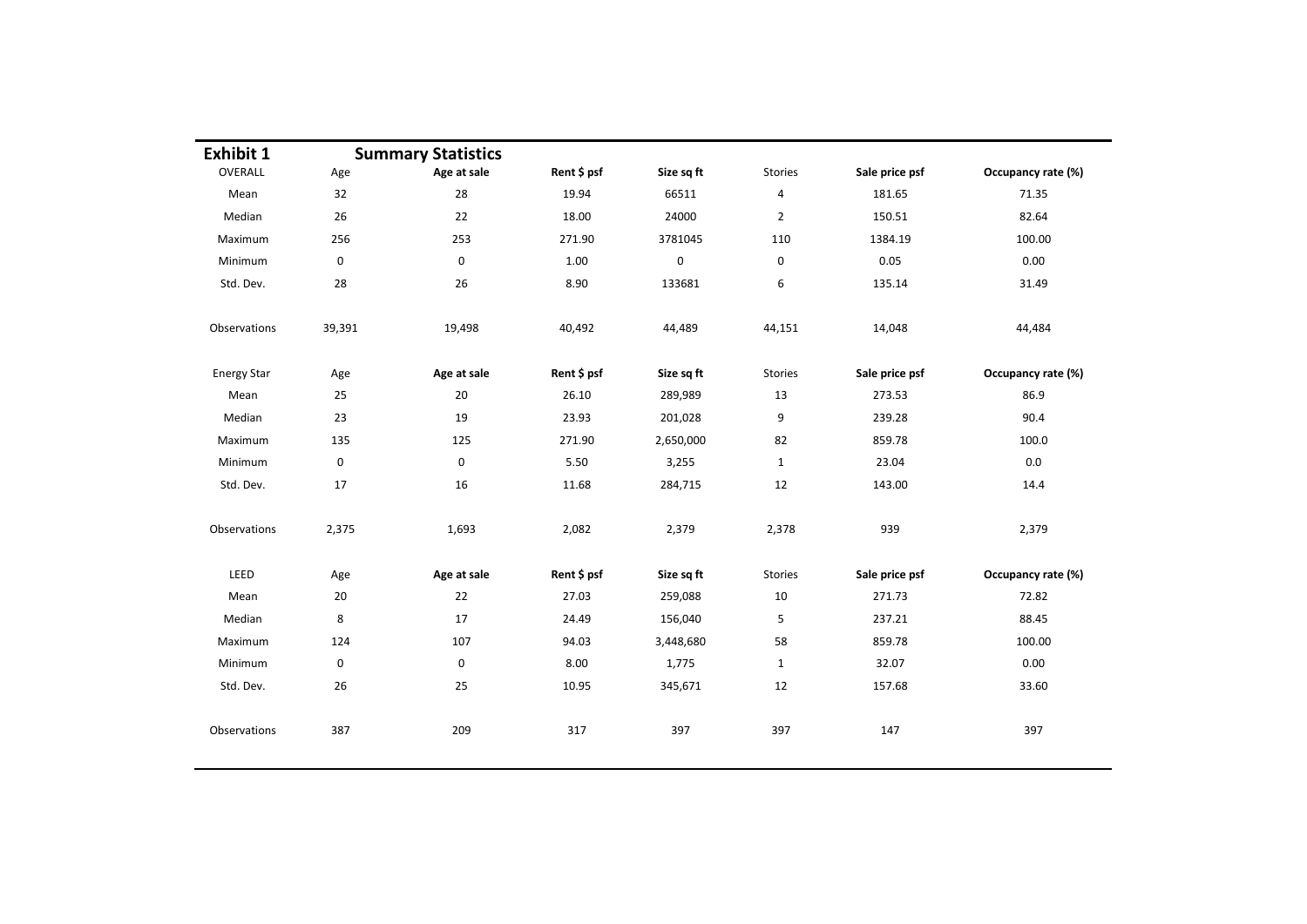The study draws on CoStar's comprehensive national commercial real estate database which includes approximately 43 billion square feet of commercial space in two million properties making it the largest available real estate database in the United States. In the first step, we drew details of approximately 2776 environmentally labeled offices of which 397 were LEED labeled and 2,379 were Energy Star. Of the LEED buildings, In the second step, buildings were selected in the same metropolitan areas and submarket as the labeled sample. Sample selection was based on the criteria a) same submarket or market as labeled buildings and b) at least 10 comparable observations for each labeled building in the database. In total, we have used 14,048 observations of transaction prices and 40,492 rent observations. While transaction prices are considered over a period of 11 years from 1999 through end of 2009 to obtain a sufficiently large sample, all rent observations are as of Q4 2009.

The descriptive statistics are displayed in Exhibit 1. There are clearly some differences between environmental labeled and non-labeled office buildings. The former tend to be newer. In particular, the median age of LEED labeled offices is eight years. The comparable figure for the benchmark sample is 26. While there is relatively little difference between buildings with Energy Star label and the benchmark sample in terms of age, the former tend to be dominated by tall buildings suggesting that they are mainly located in CBD locations. This is supported by the fact that Energy Star buildings tend to be much larger than nonlabeled buildings. Without controlling for the differences between the samples, median rental rates are approximately 35% higher in LEED and Energy Star labeled buildings. Environmental labeled offices buildings also tend to have lower vacancy rates than nonlabeled buildings. However, compared to previous studies the gap between the control sample and the labeled buildings seems to have narrowed. For instance, Fuerst and McAllister (2009) found that the median occupancy rate for a multi-tenanted LEED labeled offices was 99%. In this sample, the comparable figure is 88%. A similar change is found for Energy Star labeled buildings. Indeed, there seems to have been a convergence between Energy Star and LEED buildings. Compared to previous research, in this sample LEED and Energy Star labeled buildings have notably similar rents and sale prices. Compared to the buildings in the control sample, they are much more similar in terms of size and height.

Since the results of regression procedures can be sensitive to outliers caused by faulty data, it is important to be transparent about the treatment of outliers or data errors in the study. Similar to EKQ (forthcoming), we also find that there were some discrepancies between the properties identified as certified by CoStar and details of the properties listed by US Green Building Council. When this occurred, corrections have been made. However, a number of additional problems emerged when analyzing the CoStar data. At the top end of the price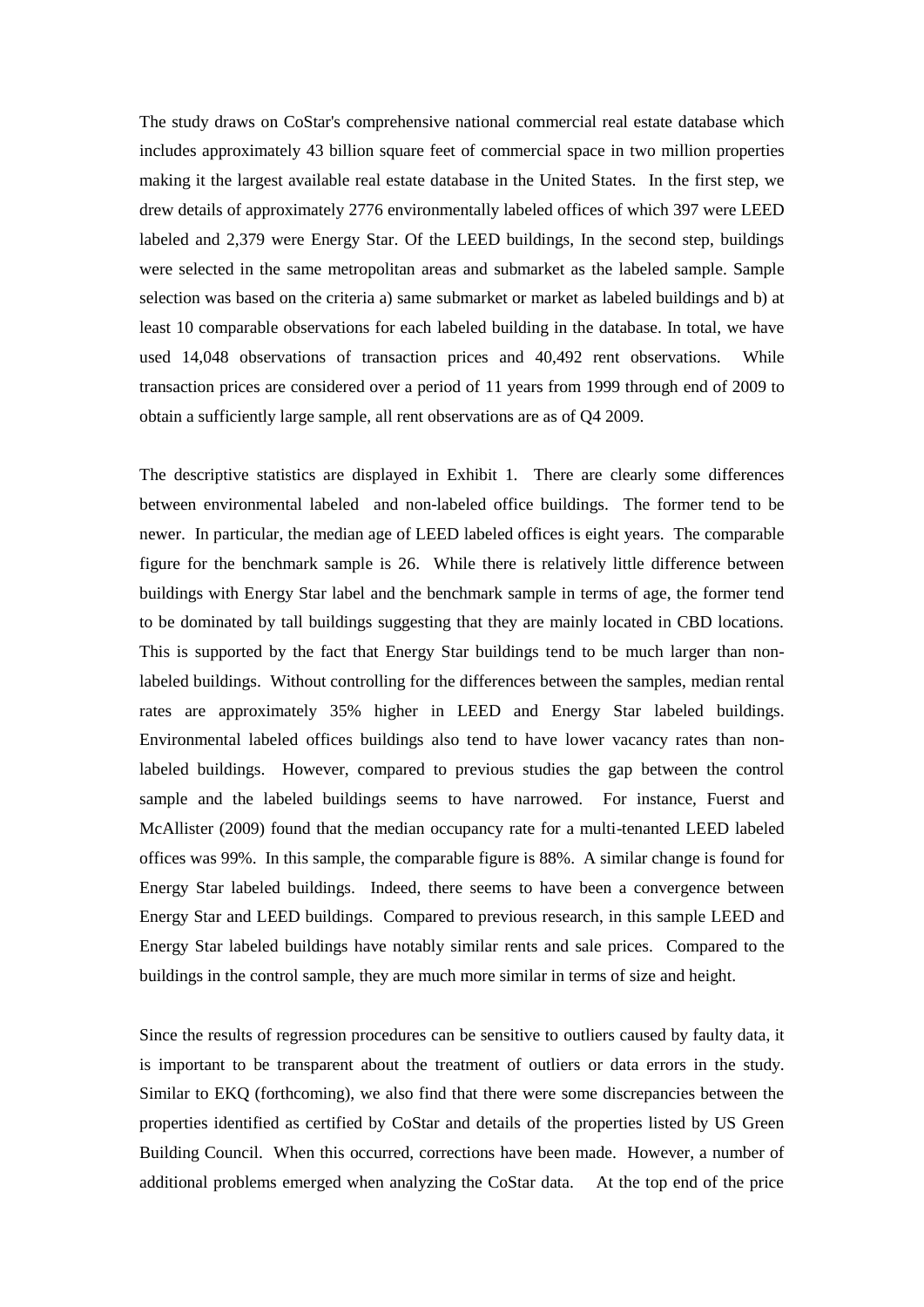distribution, due to their relatively small number it was relatively straightforward to identify data errors and remove them from the sample. These anomalies were typically due to portfolio sale prices used as the basis for calculating the price per square foot of an individual asset within that portfolio. However, apparent data anomalies at the lower end of the price scale were more numerous. Put simply, there was a large number of sales prices that seemed to be unrealistic. Preliminary investigation suggested that these data errors were due to sales of a part of a building being recorded as representing the sale of the whole building, non-arms length transactions and portfolio sales (price of building psf being calculated as price of building divided by size of *portfolio*).

The potential implications of such data errors are not trivial. Given samples of thousands of transactions, investigating the reliability and provenance of each individual transaction can be extremely time-consuming. Nevertheless, the outputs from our OLS models were extremely sensitive to the choice of trimming criteria used to try to exclude potential data errors. Furthermore, a clear relationship was found. The lower the "cut-off" used to exclude potential data errors, the larger the premium estimated for environmental labeled buildings. For instance, when all sale prices below \$30 psf. are trimmed, we estimate an 18% sale price premium for Energy Star labeled office buildings and no statistically significant sale price premium for LEED labeled office buildings. The corresponding figures when the cut-off is \$5 psf. are 27% and 20% respectively. In order to control for potential bias due to outliers, robust regressions are also used to model the determinants of rental and sale prices and occupancy rates.

Robust regression as implemented in the STATA package uses Huber and Tukey biweights to mitigate the impact of outliers on regressions coefficients in the estimation (Huber, 1964 and Rousseeuw and Leroy, 1987). Outliers are identified using Cook's distance which measures the effect of deleting a given observation based on each observation's residual in the regression and its leverage in the estimation process. All observations with Cook's distances larger than 1, automatically obtain a zero weight in the estimation. Verardi and Croux (2009) describe the highly efficient M-estimator computed by robust regression, in particular the Tukey Biweight function as.

$$
\rho(u) = \begin{cases} 1 - \left[1 - \left(\frac{u}{k}\right)^2\right]^3 \text{if } |u| \le k\\ 1 & \text{if } |u| > k \end{cases}
$$

The iterative algorithm starts off with a Huber (p) function with the following specification:

$$
\rho(u) = \begin{cases} \frac{1}{2}(u)^2 & \text{if } |u| \le c \\ c|u| - \frac{1}{2}c^2 & \text{if } |u| > c \end{cases}
$$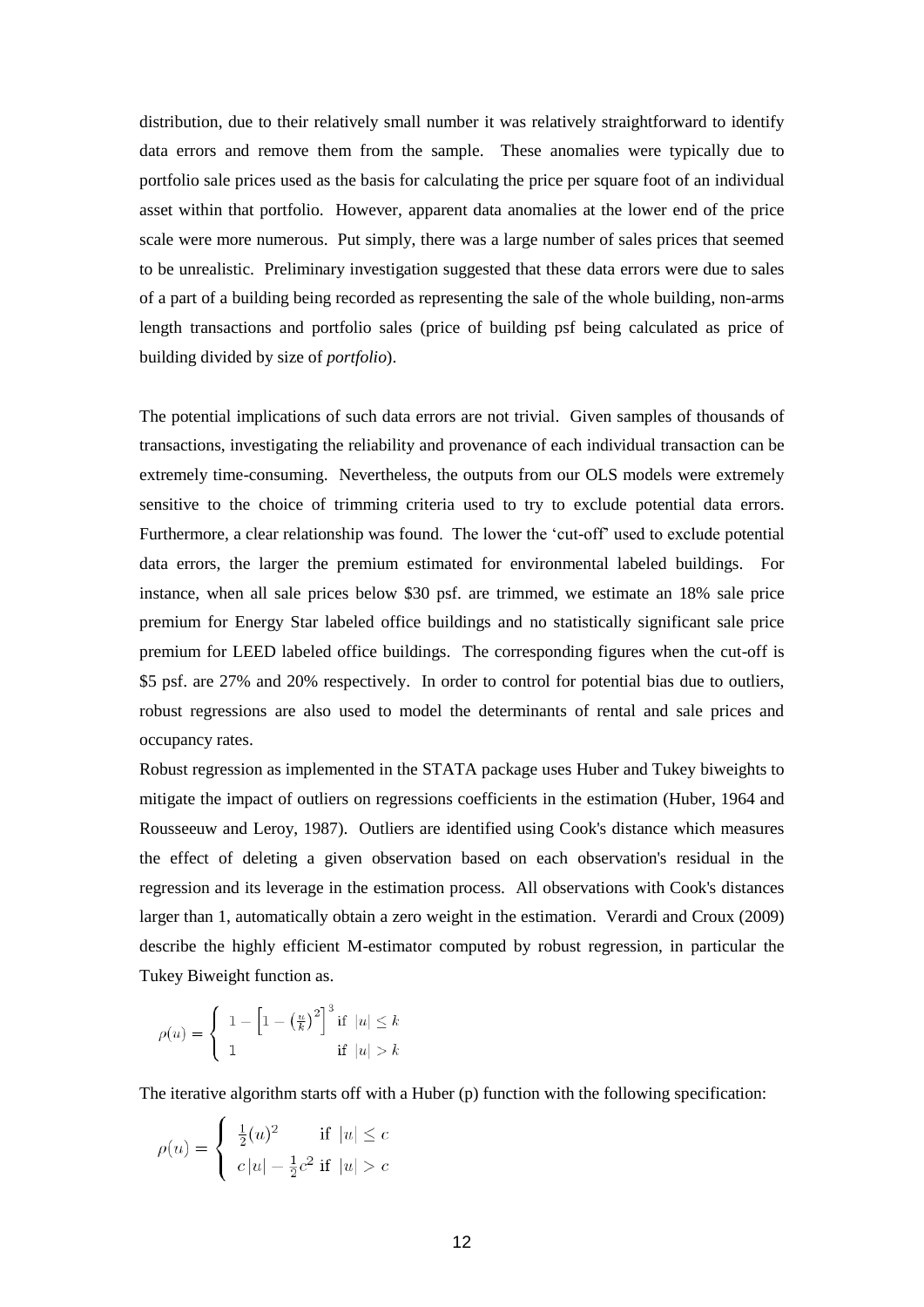Although this method of estimating robust regressions has been criticized for not completely controlling all bad leverage observations and potential clusters of outliers (see for example Rousseeuw and Van Zomeren, 1990), it provides a sufficiently robust estimation in the framework of this analysis which is not plagued by extreme outliers which may occur in other types of analyses.

Hedonic regression modeling is the standard methodology for examining price determinants in real estate research. We use this method in our study primarily to isolate the effect of LEED and Energy Star certification. As described in the literature review section of this paper, higher mean rents or transaction prices may simply be due to the fact that certified buildings are newer, higher or located in more attractive locations or markets. The quintessential log-linear hedonic rent model takes the following form:

$$
\ln R_i = \alpha_i + \beta x_i + \phi Z_i + \varepsilon_i \tag{2}
$$

Where  $R_i$  is the natural log of average rent per square foot in a given building,  $x_i$  is a vector of the natural log of several explanatory locational and physical characteristics, *β* and *φ* are the respective vectors of parameters to be estimated.  $Z_i$  is a vector of time-related variables and  $\epsilon_i$ is a random error and stochastic disturbance term that is expected to take the form of a normal distribution with a mean of zero and a variance of  $\sigma_e^2$ . The hedonic weights assigned to each variable are equivalent to this characteristic"s overall contribution to the rental price (Rosen 1974). For the purpose of this study, we specify two types of hedonic models. The first type explains rents, the second explains price per square foot in sales transactions and the third explains occupancy rates.

To capture the effects of environmental labels on rental and sale prices, we use dummy variables to indicate whether a building has an Energy Star or LEED label. A positive coefficient is expected and would indicate that, on average, environmental labeled offices rent or sell for more than non-labelled offices. In addition to mitigating the effects of extreme values, the log-linear specification of the hedonic model allows us to interpret the coefficients in terms of average percentage premiums. The complete specification of the log –linear model is as follows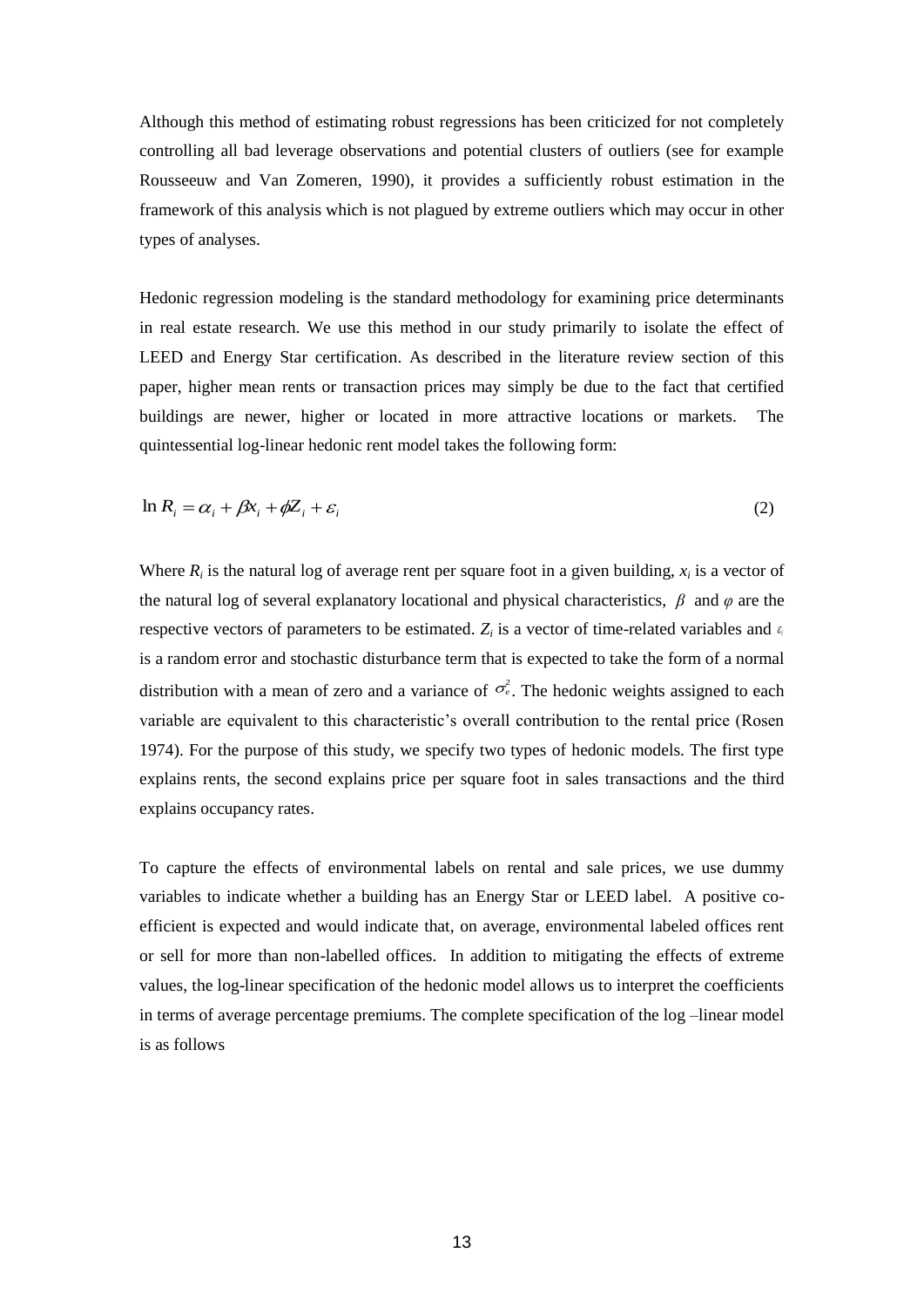LNRENT<sub>i</sub> = C<sub>0</sub> + 
$$
\beta_1 ES
$$
 +  $\beta_2 L EED$  +  $\beta_3 \sum_{n=1}^{N} AGEBANDS$  +  $\beta_4 OCCUPANCY$  +  $\beta_5 LNSTOREYS$ <sub>i</sub>  
+  $\beta_6 LNSIZE$  +  $\beta_7 LNLAND$  +  $\beta_8 NET$  +  $\beta_9 GROSS$  +  $\beta_{10} CLASSA$  +  $\beta_{11} CLASSB$  +  $\beta_{12} SINGLETENANT$   
+  $\beta_{13} AIRCON$  +  $\beta_{14}ATRIUM$  +  $\beta_{15} BANK$  +  $\beta_{16} COMRAL$  +  $\beta_{17} CORNER$  +  $\beta_{18} DRYCLEAN$  +  
 $\beta_{19} FITNESS$  +  $\beta_{20} ONSITERMAN$  +  $\beta_{21} RESTAURANT$  +  $\beta_{22} SIGNAGE$  +  $\beta_{23}PARKING$   
+  $\beta_{24} SUBWAY$  +  $\beta_{25} \sum_{n=1}^{N} SUBMARKETS$ <sub>i</sub> +  $\varepsilon_i$ 

Where:

| $LNRENT_i$              | represents the natural log of asking rent per square foot.                                            |
|-------------------------|-------------------------------------------------------------------------------------------------------|
| $C_0$                   | is a constant term                                                                                    |
| ES                      | is a binary variable set to indicate one if the property has an Energy Star label.                    |
| LEED                    | is a binary variable set to indicate one if the property has a LEED label.                            |
| AGEBAND                 | represents the band (see Appendix 1) in which the property lies measured from the year of             |
|                         | construction or the year of a major refurbishment (whichever occurred more recently). The             |
|                         | omitted category is Band 1 - properties less than three years old.                                    |
| <b>OCCUPANCY</b>        | represents the percentage of building that is occupied.                                               |
| <i><b>LNSTOREYS</b></i> | is the natural logarithm of number of stories of the property.                                        |
| <b>LNSIZE</b>           | represents the natural logarithm of rental building area.                                             |
| <i>LNLAND</i>           | represents the natural logarithm of the plot size.                                                    |
| <b>NET</b>              | is a binary variable set to indicate one if the property is let on net lease.                         |
| <b>GROSS</b>            | is a binary variable set to indicate one if the property is let on gross lease.                       |
| <b>CLASSA</b>           | is a binary variable set to indicate one if the property is categorized as Class A.                   |
| <b>CLASSB</b>           | is a binary variable set to indicate one if the property is categorized as Class B.                   |
|                         | SINGLETENANT is a binary variable set to indicate one if the property has a single tenant.            |
| <b>AIRCON</b>           | is a binary variable set to indicate one if the property has air-conditioning.                        |
| <b>ATRIUM</b>           | is a binary variable set to indicate one if the property has an atrium.                               |
| <b>BANK</b>             | is a binary variable set to indicate one if the property has a bank branch.                           |
| <b>COMRAIL</b>          | is a binary variable set to indicate one if the property is within 800m of a rail terminus.           |
| <b>CORNER</b>           | is a binary variable set to indicate one if the property is located on a corner plot.                 |
| <b>DRYCLEAN</b>         | is a binary variable set to indicate one if the property has a dry cleaning facility in the building. |
| <b>FITNESS</b>          | is a binary variable set to indicate one if the property has a gym in the building                    |
| <b>ONSITEMAN</b>        | is a binary variable set to indicate one if the property has an onsite manager.                       |
| <b>RESTAURANT</b>       | is a binary variable set to indicate one if the property has a restaurant in the building.            |
| <b>SIGNAGE</b>          | is a binary variable set to indicate one if the property has a sign.                                  |
| <b>PARKING</b>          | is a binary variable set to indicate one if the property has parking.                                 |
| <b>SUBWAY</b>           | is a binary variable set to indicate one if the property is within 800m of a subway station.          |
| $SUBMARKET_i$           | a binary variable indicating in which of the T submarkets that the property is located in             |
| $\varepsilon_i$         | is the error term which is assumed to be independent across observations and normally                 |
|                         | distributed with constant variance and a mean of zero.                                                |

Similarly, the regression for estimating price per square foot in sales transactions is estimated in the same way with many common independent variables: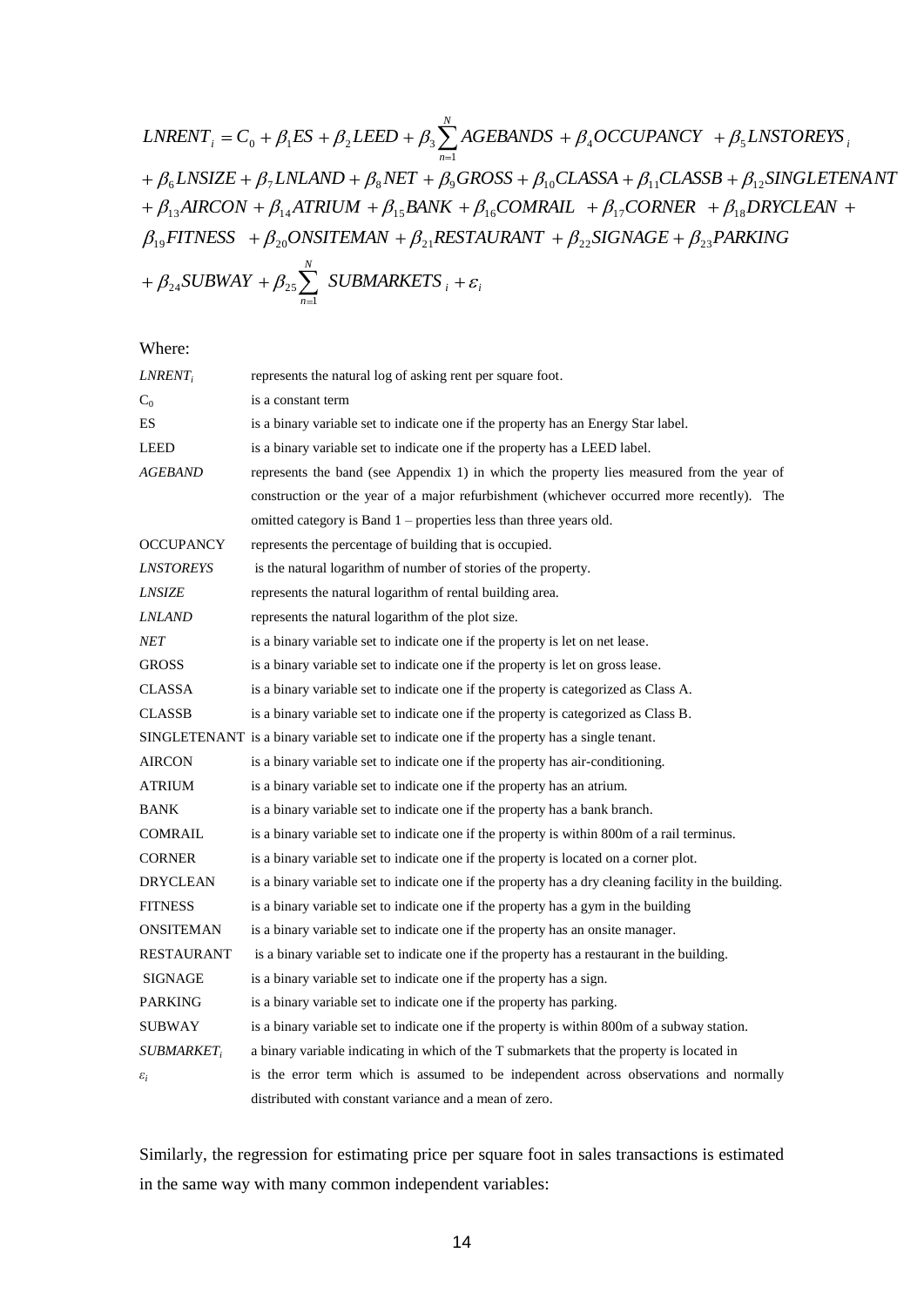$MITTBI + \varepsilon_i$ *N n N*  $\mu_{\beta} L$ NSALEPRICE<sub>i</sub> = C<sub>0</sub> +  $\beta_1$ ES +  $\beta_2$ LEED +  $\beta_3 \sum_{n=1}^{\infty} AGEBANDS + \beta_4 OCCUPANCY + \beta_5 LNSTOREYS$ <br>
+  $\beta_6 LNSIZE + \beta_7 LNLAND + \beta_8 NET + \beta_9 GROSS + \beta_{10} CLASSA + \beta_{11} CLASSB + \beta_{12} SINGLETENAN$  $SUBWAY + \beta_{25}$  $SUBMARKETS + \beta_{26}$  $MTHTBILL + \beta_{27}$  $YIELDCURVE + \beta_{28}$  $DEFAULTRISK$  $\beta_{19}$ FITNESS +  $\beta_{20}$ ONSITEMAN +  $\beta_{21}$ RESTAURANT +  $\beta_{22}$ SIGNAGE +  $\beta_{23}$ PARKING  $\beta_{13}$ AIRCON +  $\beta_{14}$ ATRIUM +  $\beta_{15}$ BANK +  $\beta_{16}$ COMRAIL +  $\beta_{17}$ CORNER +  $\beta_{18}$ DRYCLEAN<br>  $\beta_{19}$ FITNESS +  $\beta_{20}$ ONSITEMAN +  $\beta_{21}$ RESTAURANT +  $\beta_{22}$ SIGNAGE +  $\beta_{23}$ PARKING  $+\beta_6$  *LNSIZE* +  $\beta_7$  *LNLAND* +  $\beta_8$  *NET* +  $\beta_9$  *GROSS* +  $\beta_{10}$  *CLASSA* +  $\beta_{11}$  *CLASSB* +  $\beta_{12}$  *SINGLETENANT* 24<br>29  $\begin{split} &FITNESS+\beta_{20}ONSITEMAN+\beta_{21}RESTAURANT+\beta_{22}SIGNAGE+\beta_{23}PARKING\ &\phantom{xx} _{24}SUBWAY+\beta_{25}\sum_{n=1}^{N} SUBMARKETS+\beta_{26} 3MTHTBILL+\beta_{27}YIELDCURVE+\beta_{28} \end{split}$  $\beta_6$ LNSIZE +  $\beta_7$ LNLAND +  $\beta_8$ NET +  $\beta_9$ GROSS +  $\beta_{10}$ CLASSA +  $\beta_{11}$ CLASSB<br>  $\beta_{13}$ AIRCON +  $\beta_{14}$ ATRIUM +  $\beta_{15}$ BANK +  $\beta_{16}$ COMRAIL +  $\beta_{17}$ CORNER +  $\beta_{18}$ 3

A number of additional variables are used in the sale transaction model to control for time varying financial and macro-economic conditions:

| <i>LNSALEPRICE,</i> | represents the natural log of sale price per square foot in real terms.                         |
|---------------------|-------------------------------------------------------------------------------------------------|
| 3MTBILL             | represents the three month Treasury bill rate.                                                  |
| YIELDCURVE          | represents the difference between the 10 year and three month Treasury bill rate.               |
| DEFAULTRISK         | represents the Baa corporate bond yield less the AAA corporate bond yield.                      |
| MITTBI              | represents the total return on office property for the MIT transaction-based real estate index. |

Our expectations are generally similar according to the whether rents or sale prices are being modeled. However, with age whilst we expect a negative relation for rents, a quadratic relationship has frequently been observed between price and age (Ling and Petrova, 2008). The estimated coefficients for the various amenities (parking, bank, gym etc), size and number of storeys are expected to be positive in both models. The variable Class A or B controls for building quality. We expect lower rents for offices let on leases on terms other than triple. Buildings that are unclassified are used as the control group. We also include a dummy variable to indicate whether a building is occupied by a single tenant. For the sale price model, we control for variations in market conditions at the time of sale by including a

| <b>Exhibit 2</b>      |                    |     | <b>Rental rates</b>      |                    |       |
|-----------------------|--------------------|-----|--------------------------|--------------------|-------|
| <b>OLS Regression</b> |                    |     | <b>Robust Regression</b> |                    |       |
|                       | <b>Coefficient</b> |     |                          | <b>Coefficient</b> |       |
| C <sub>0</sub>        | 2.38               | *** | C <sub>0</sub>           | 2.75               | ***   |
| ES                    | 0.03               | *** | ES                       | 0.03               | ***   |
| LEED                  | 0.03               |     | LEED                     | 0.03               | $***$ |
| AGEBAND2              | $-0.14$            | *** | AGEBAND2                 | $-0.13$            | ***   |
| AGEBAND3              | $-0.17$            | *** | AGEBAND3                 | $-0.15$            | ***   |
| <i>AGEBAND4</i>       | $-0.22$            | *** | <i>AGEBAND4</i>          | $-0.20$            | ***   |
| AGEBAND5              | $-0.24$            | *** | AGEBAND5                 | $-0.22$            | ***   |
| AGEBAND6              | $-0.25$            | *** | AGEBAND6                 | $-0.24$            | ***   |
| AGEBAND7              | $-0.26$            | *** | AGEBAND7                 | $-0.24$            | ***   |
| AGEBAND8              | $-0.25$            | *** | AGEBAND8                 | $-0.24$            | ***   |
| AGEBAND9              | $-0.24$            | *** | AGEBAND9                 | $-0.23$            | ***   |
| AGEBAND10             | $-0.23$            | *** | AGEBAND10                | $-0.21$            | ***   |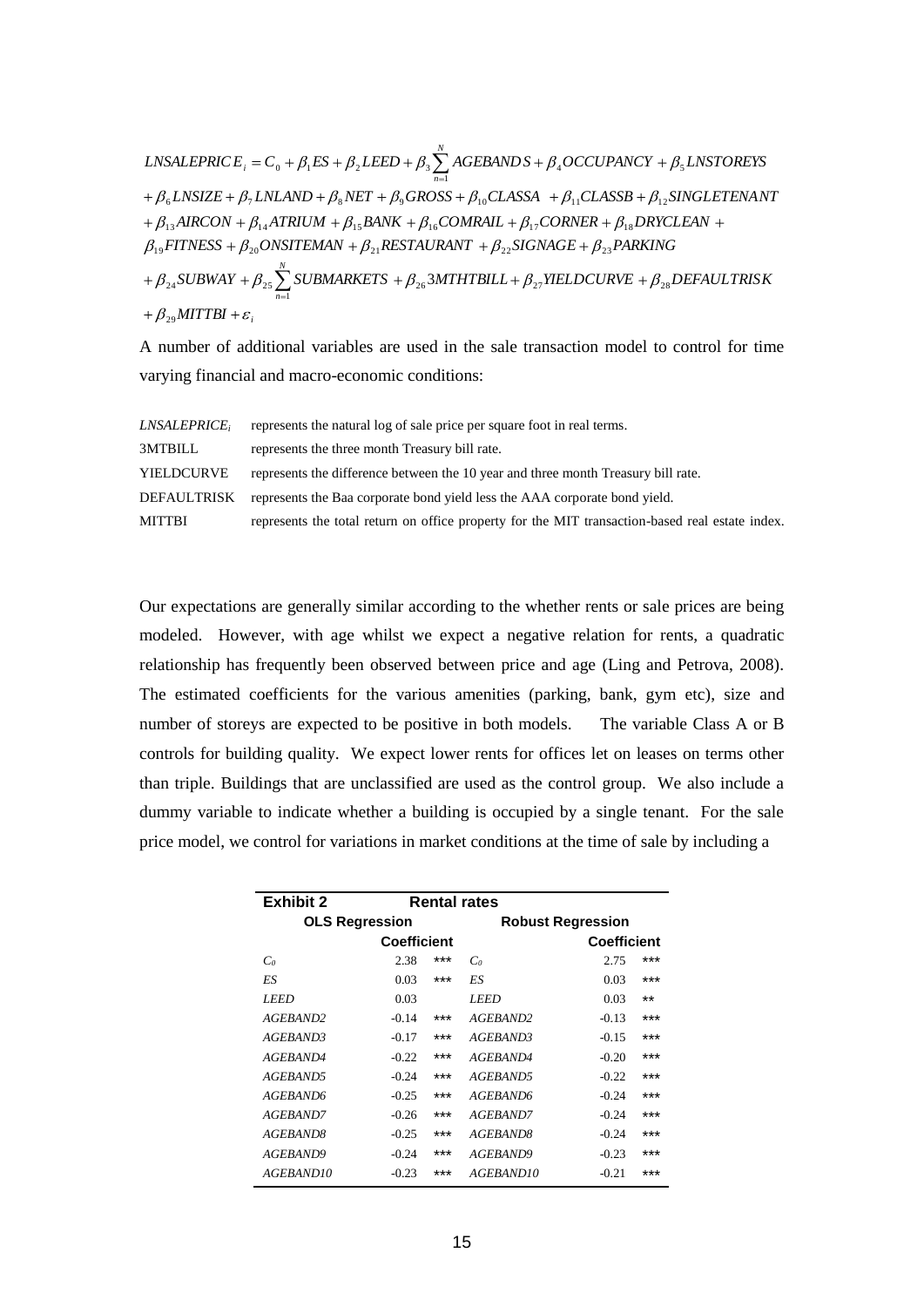| <b>OCCUPANCY</b>                    | 0.00    | $***$ | <b>OCCUPANCY</b>                    | 0.00    | ***     |
|-------------------------------------|---------|-------|-------------------------------------|---------|---------|
| <b>LNSTOREYS</b>                    | 0.06    | ***   | <b>LNSTOREYS</b>                    | 0.05    | ***     |
| <b>LNSIZE</b>                       | 0.00    |       | <b>LNSIZE</b>                       | 0.00    | $\ast$  |
| <b>LNLAND</b>                       | 0.01    | **    | <b>LNLAND</b>                       | 0.00    | **      |
| $NET_i$                             | $-0.10$ | ***   | $NET_i$                             | $-0.10$ | ***     |
| <b>GROSS</b>                        | 0.04    | ***   | <b>GROSS</b>                        | 0.05    | ***     |
| <b>CLASSA</b>                       | 0.17    | ***   | <b>CLASSA</b>                       | 0.18    | ***     |
| <b>CLASSB</b>                       | 0.08    | ***   | <b>CLASSB</b>                       | 0.09    | ***     |
| <b>SINGLETENANT</b>                 | 0.01    |       | <b>SINGLETENANT</b>                 | 0.01    | $\star$ |
| <b>ATRIUM</b>                       | 0.02    | **    | <b>ATRIUM</b>                       | 0.01    | $***$   |
| <b>BANK</b>                         | 0.02    | ***   | BANK                                | 0.02    | ***     |
| <b>COMRAIL</b>                      | 0.05    | $***$ | <b>COMRAIL</b>                      | 0.05    | ***     |
| <b>CORNER</b>                       | 0.00    |       | <b>CORNER</b>                       | 0.00    |         |
| <b>DRYCLEAN</b>                     | $-0.01$ |       | <b>DRYCLEAN</b>                     | 0.01    |         |
| <b>FITNESS</b>                      | 0.02    | $***$ | <b>FITNESS</b>                      | 0.01    | $***$   |
| <b>FOODSERVICE</b>                  | 0.00    |       | <b>FOODSERVICE</b>                  | 0.00    |         |
| <b>ONSITEMAN</b>                    | 0.00    |       | <b>ONSITEMAN</b>                    | 0.00    |         |
| <b>RESTAURANT</b>                   | 0.00    |       | RESTAURANT                          | 0.00    |         |
| <i>SIGNAGE</i>                      | 0.00    |       | <b>SIGNAGE</b>                      | 0.00    |         |
| <b>PARKING</b>                      | 0.02    |       | <b>PARKING</b>                      | 0.02    |         |
| <i><b>SUBWAY</b></i>                | 0.02    |       | <b>SUBWAY</b>                       | 0.02    |         |
| <i>SUBMARKET</i><br><b>CONTROLS</b> |         |       | <b>SUBMARKET</b><br><b>CONTROLS</b> |         |         |
| Adj R-squared                       | 0.59    |       | Adj R-squared                       | n/a     |         |
| F-test                              | 71.98   |       | F-test                              | 105.24  |         |
| F-test prob                         | 0.00    |       | F-test prob                         | 0.00    |         |
| N                                   | 22273   |       | N                                   | 22273   |         |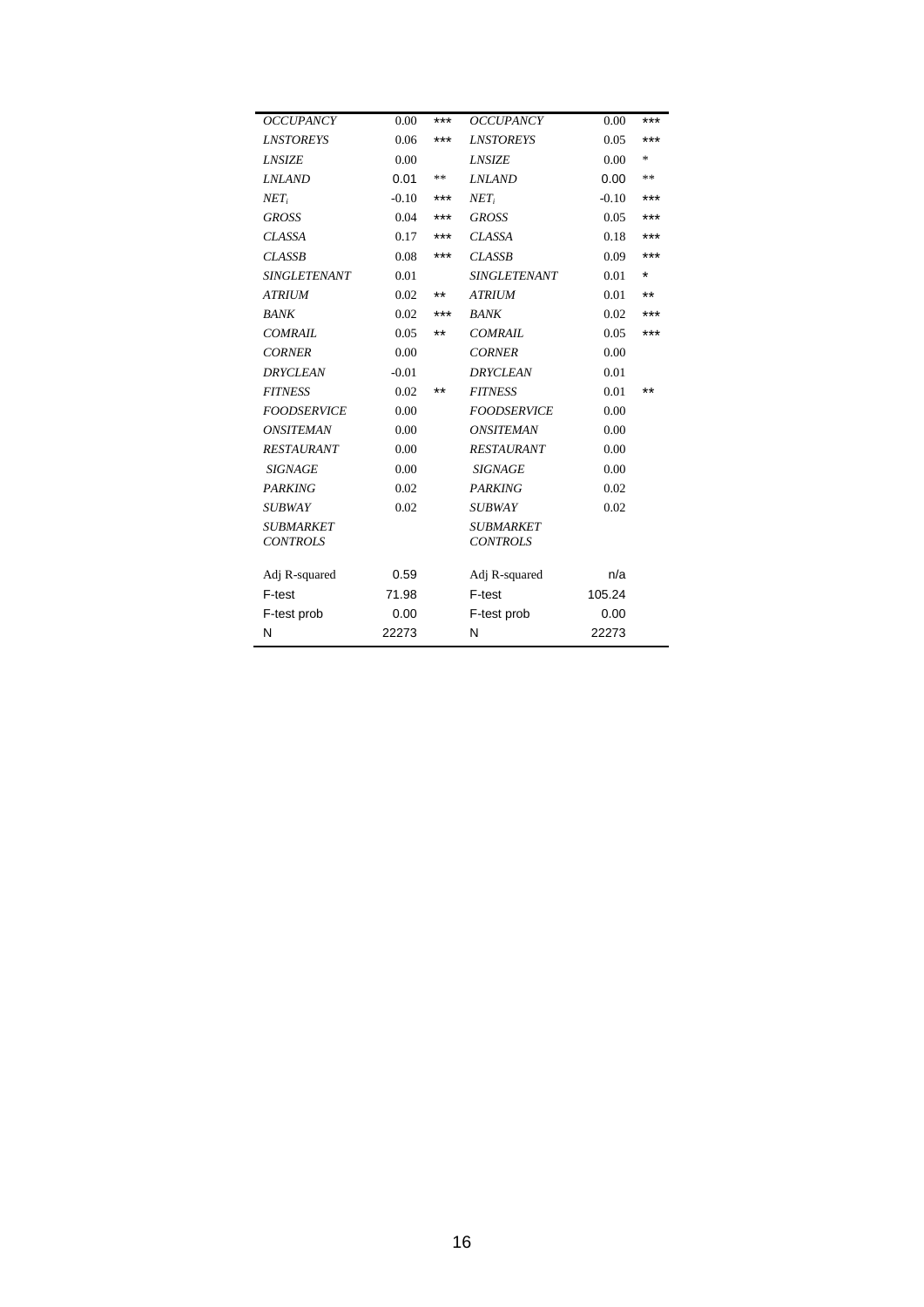number of factors used to model real estate capitalization rates and capital values. Submarket dummies are used to control for location effects.

#### **Empirical Results**

#### *Rental rates*

Exhibit 2 presents the empirical results for the OLS and robust regressions for the rental rates. The results reveal that the estimated coefficients on the variables are of the predicted sign in most cases. For example, the estimated coefficient on age is negative and statistically significant. Relative to office buildings less than three years old, rental rates tend to fall quickly in the following fifteen years and then stabilize for buildings over 20 years old. As expected, the estimated co-efficient on Class A is positive. Additionally, the estimated coefficient for leasing on net lease terms is also negative and the coefficient for a gross lease is significantly positive.

The estimated coefficients for the OLS and robust regressions are consistent. This suggests that outliers due to data errors are not as significant for rental rates. The most notable difference is that the estimated coefficient for a LEED label becomes significant at the 5% level in the robust regression. The estimated coefficients for rental rates for Energy Star and LEED labels are in line with previous studies. The estimated coefficients for the presence of amenities are variable. Not surprisingly, no amenities have a significantly negative effect on rental rates. Properties that have fitness centers and banking facilities tend to have higher rents. Various accessibility factors such as proximity to a rail terminus and a subway station or the presence of parking facilities also have a positive effect on rental rates.

#### *Sale prices*

Exhibit 3 presents the empirical results for the OLS and robust regressions for the sale prices. It reveals that the estimated coefficients on the variables are of the predicted sign in most cases. However, for sale prices, the results indicate that data errors may be a significant problem. Crucially in the context of this paper, the results of both regressions are not consistent in terms of the estimated coefficients for LEED and Energy Star premiums. The OLS model (without trimming) estimates extremely large sale price premiums for both LEED (23%) and Energy Star (305). For the robust regression results, although positive, the estimated coefficient for the LEED dummy is not significant. However, although it is lower, the estimated sale price premium for the Energy Star label is 15% and is statistically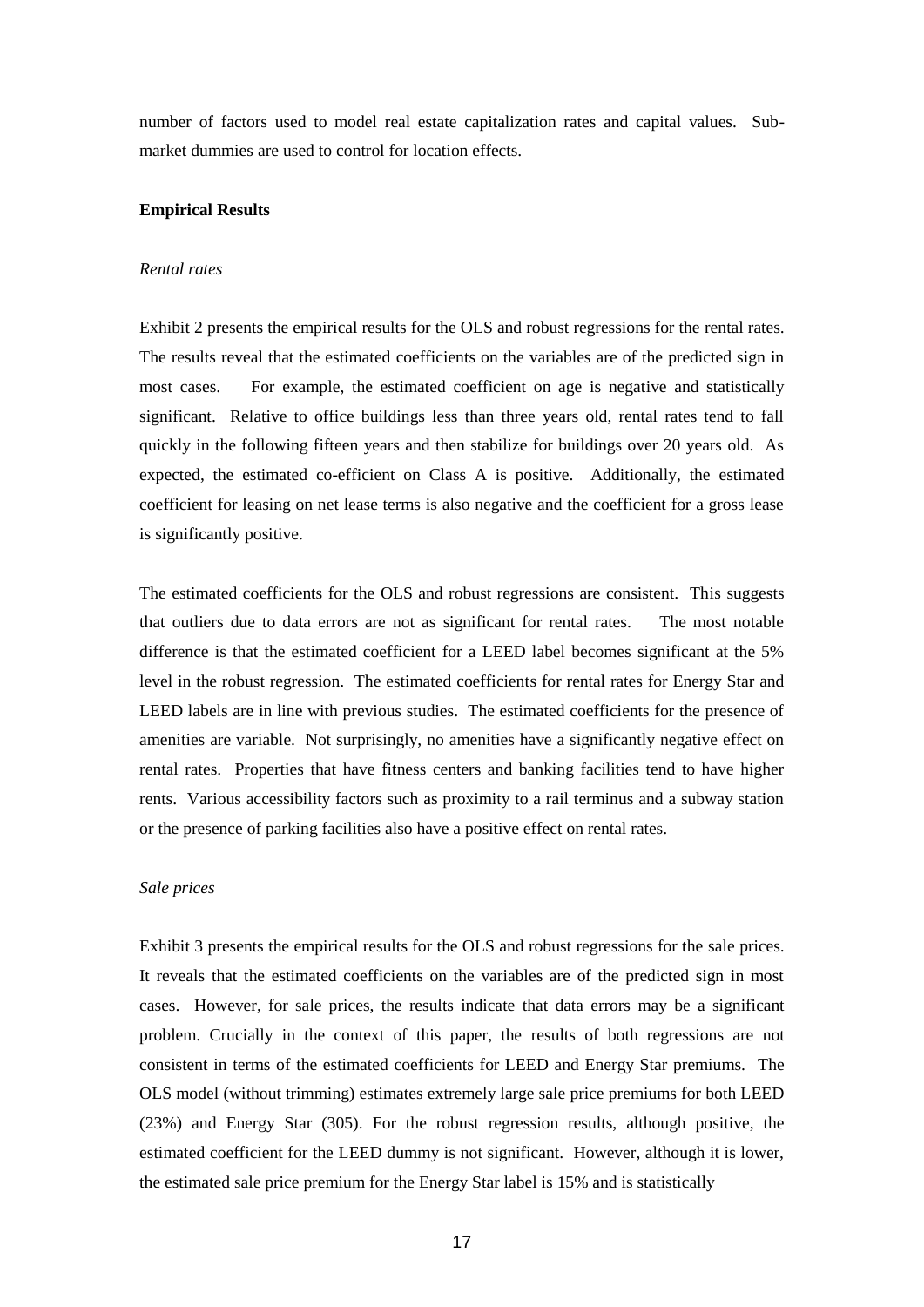| <b>Exhibit 3</b>                     |                    |         | <b>Sale Prices</b>                   |                    |            |
|--------------------------------------|--------------------|---------|--------------------------------------|--------------------|------------|
| <b>OLS Regression</b>                |                    |         | <b>Robust Regression</b>             |                    |            |
|                                      | <b>Coefficient</b> |         |                                      | <b>Coefficient</b> |            |
| Constant                             | 6.00               | ***     | Constant                             | 5.00               | ***        |
| ES                                   | 0.30               | ***     | ES                                   | 0.17               | ***        |
| <b>LEED</b>                          | 0.23               | ***     | LEED                                 | 0.05               |            |
| <i>AGEBAND2</i>                      | 0.25               | ***     | <i>AGEBAND2</i>                      | 0.11               | ***        |
| AGEBAND3                             | 0.27               | ***     | <i>AGEBAND3</i>                      | 0.03               |            |
| AGEBAND4                             | 0.17               | ***     | <i>AGEBAND4</i>                      | $-0.07$            | ***        |
| AGEBAND5                             | 0.11               | ***     | <i>AGEBAND5</i>                      | $-0.13$            | ***        |
| AGEBAND6                             | 0.08               | $***$   | <i>AGEBAND6</i>                      | $-0.18$            | ***        |
| AGEBAND7                             | 0.09               | ***     | <i>AGEBAND7</i>                      | $-0.17$            | ***        |
| AGEBAND8                             | 0.06               | **      | <i>AGEBAND8</i>                      | $-0.19$            | ***        |
| <i>AGEBAND9</i>                      | 0.03               |         | <i>AGEBAND9</i>                      | $-0.20$            | $***$      |
| <i>AGEBAND10</i>                     | 0.05               |         | <i>AGEBAND10</i>                     | $-0.19$            | ***        |
| <b>OCCUPANCY</b>                     | $-0.001$           | $\star$ | <b>OCCUPANCY</b>                     | $-0.001$           |            |
| <b>LNSTOREYS</b>                     | 0.08               | ***     | <i><b>LNSTOREYS</b></i>              | 0.07               | ***        |
| <b>LNSIZE</b>                        | 0.27               | ***     | <b>LNSIZE</b>                        | $-0.20$            | ***        |
| <i><b>LNLAND</b></i>                 | 0.13               | ***     | <b>LNLAND</b>                        | 0.13               | ***        |
| NET                                  | 0.01               |         | NET                                  | 0.03               | *          |
| <b>GROSS</b>                         | 0.03               |         | <b>GROSS</b>                         | $-0.03$            | $\star$    |
| <b>CLASSA</b>                        | 0.38               | $***$   | <b>CLASSA</b>                        | 0.31               | ***        |
| <b>CLASSB</b>                        | 0.08               | ***     | <b>CLASSB</b>                        | 0.07               | ***        |
| SINGLETENANT                         | 0.15               | ***     | SINGLETENANT                         | 0.08               | ***        |
| BANK <sup>1</sup>                    | 0.07               | $***$   | BANK                                 | 0.07               | ***        |
| <i>FITNESS</i>                       | 0.12               | ***     | <i>FITNESS</i>                       | 0.08               | $***$      |
| <b>FOODSERVICE</b>                   | 0.05               | $\star$ | <b>FOODSERVICE</b>                   | 0.02               |            |
| <b>ONSITEMAN</b>                     | 0.11               | ***     | <b>ONSITEMAN</b>                     | 0.05               | ***        |
| <i>RESTAURANT</i>                    | 0.09               | ***     | <i>RESTAURANT</i>                    | 0.08               | $***$      |
| <i>SUBWAY</i>                        | 0.14               | $***$   | <i>SUBWAY</i>                        | 0.10               | $***$      |
| <i>3MTBILL</i>                       | 0.02               |         | <i><b>3MTBILL</b></i>                | 0.01               |            |
| 10YRGBOND                            | 0.01               |         | <i><b>10YRGBOND</b></i>              | 0.01               |            |
| <i><b>DEFAULTRISK</b></i>            | $-0.11$            | ***     | <b>DEFAULTRISK</b>                   | 0.00               |            |
| <i>MITTBI</i>                        | 0.01               | ***     | <b>MITTBI</b>                        | 0.00               | ***<br>*** |
| <b>LNEMPGROWTH</b>                   | $-0.42$            | $***$   | <b>LNEMPGROWTH</b>                   | $-0.62$            |            |
| <i>SOLD 2000</i>                     | 0.02               |         | <i>SOLD 2000</i>                     | 0.04               |            |
| <i>SOLD 2001</i>                     | 0.08               | ***     | <b>SOLD 2001</b>                     | 0.10               | ***<br>*** |
| <i>SOLD 2002</i>                     | 0.18               |         | <b>SOLD 2002</b>                     | 0.13               | ***        |
| <i>SOLD 2003</i>                     | 0.13<br>0.14       |         | <b>SOLD 2003</b><br><b>SOLD 2004</b> | 0.14               | ***        |
| <i>SOLD 2004</i>                     |                    | *       |                                      | 0.19               | ***        |
| <i>SOLD 2005</i><br><i>SOLD 2006</i> | 0.15<br>0.00       |         | <b>SOLD 2005</b><br><i>SOLD 2006</i> | 0.27<br>0.24       | ***        |
|                                      | $-0.22$            |         |                                      |                    | **         |
| <i>SOLD 2007</i><br><i>SOLD 2008</i> | $-0.28$            |         | <i>SOLD 2007</i><br><i>SOLD 2008</i> | 0.20<br>0.17       | *          |
| SOLD 2009                            | $-0.61$            | ***     | <b>SOLD 2009</b>                     | $-0.02$            |            |
|                                      |                    |         |                                      |                    |            |
| <i>SUBMARKET CONTROLS</i>            |                    |         | <i>SUBMARKET CONTROLS</i>            |                    |            |
| Adj R-squared                        | 0.37               |         | Adj R-squared                        | N/A                |            |
| F-test                               | 13.23              |         | F-test                               | 25.37              |            |
| F-test prob                          | 0.00               |         | F-test prob                          | 0.00               |            |
| Ν                                    | 9672               |         | Ν                                    | 9672               |            |

 $1$  Estimated coefficients for signage, parking, atrium, drycleaner, corner site and commuter rail terminus were not significant. They are not reported here for the sake of brevity.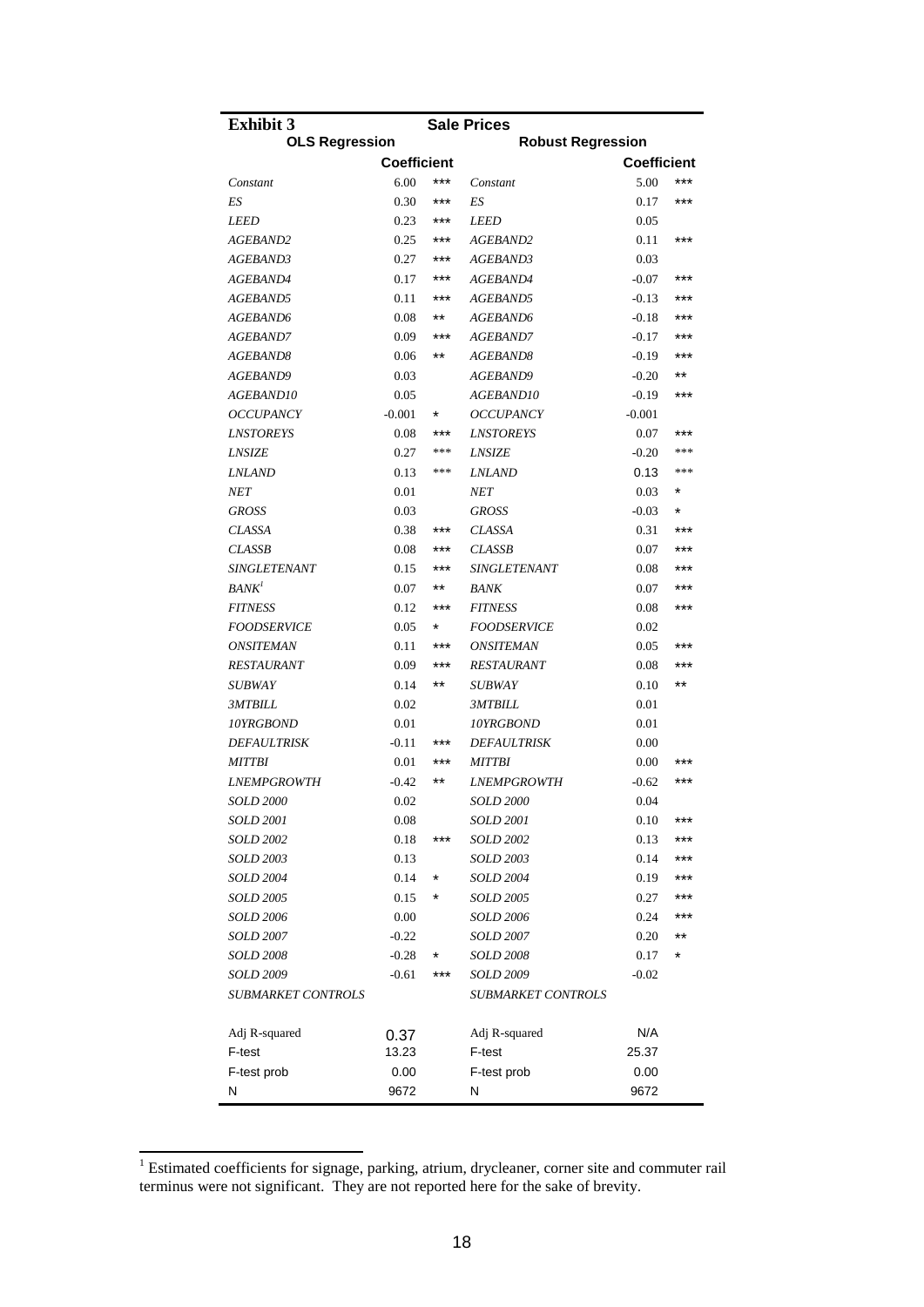significant. This is consistent with our observation that, when using a simple trimming procedure, the estimated coefficients for LEED and Energy Star reduced substantially when (unrealistically) low value sales prices were trimmed.

The results for age and year dummies suggest that the robust regression provides more plausible and reliable estimates. For example, consistent with a quadratic relationship the estimated coefficients on age are initially positive, become negative as buildings age and stabilize after 220-25 years. In the OLS regression, less plausibly no negative capital depreciation relative to newer offices is ever estimated. Similarly, the effect of Year Sold also seems more plausible in the robust regression. For most of the other variables, the OLS and robust regression provide similar estimates. As expected, the estimated co-efficient on Class A is positive. Additionally, the estimated coefficient for leasing on net lease terms is positive with the coefficient for a gross lease being significantly negative at the 10% level. The estimated coefficients for the presence of amenities are variable. Not surprisingly, no amenities have a significantly negative effect on rental rates. Properties that have fitness centers and banking facilities tend to have higher rents. Various accessibility factors such as proximity to a rail terminus and a subway station or the presence of parking facilities also have a positive effect on sale prices.

#### *Occupancy Rates*

Exhibit 4 presents the empirical results for the OLS and robust regressions for the sale prices. When controlling for the rent determinants such as building class, age, height, size and submarket location, we do not find evidence that environmental labeled office buildings have higher occupancy rates. In the OLS model, there is a statistically significant positive coefficient for the Energy Star indicating an occupancy rate premium of approximately 2%. Surprisingly, the LEED dummy is significantly negative. The estimated coefficient from the OLS model suggests a 7% lower occupancy rate for LEED labeled offices. For Energy Star offices, this finding is consistent with previous research by Miller *et al* (2008), Pivo and Fisher (2009) and Fuerst and McAllister (2009). However, no other study has reported a significantly negative coefficient for LEED rating on occupancy rates. When, a robust regression procedure is used, the Energy Star premium disappears and the negative estimate for LEED is reduced but remains significant at the 5% level. This result is difficult to explain and requires further investigation. *Prima facie*, it suggests that LEED labeled offices have performed below average in terms of occupancy rates during the downturn.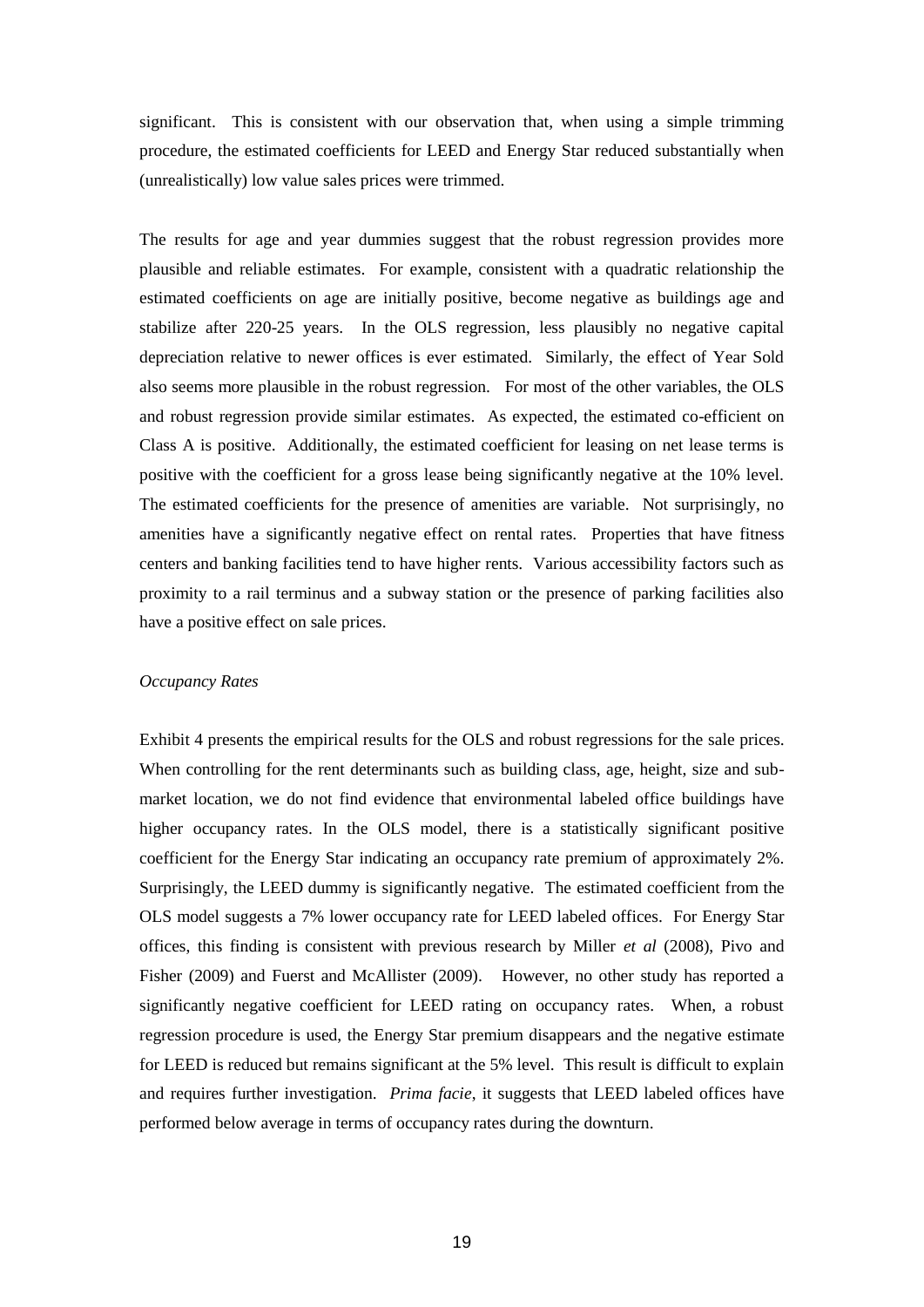| <b>OLS Regression</b> |          |       | <b>Robust Regression</b> |          |         |
|-----------------------|----------|-------|--------------------------|----------|---------|
| <b>Coefficient</b>    |          |       | <b>Coefficient</b>       |          |         |
| Constant              | $-59.63$ | $***$ | Constant                 | $-26.36$ | ***     |
| ES                    | 1.84     | $***$ | ES                       | 0.52     |         |
| <b>LEED</b>           | $-6.95$  | ***   | <b>LEED</b>              | $-3.13$  | $***$   |
| AGEBAND2              | 20.90    | ***   | AGEBAND2                 | 18.25    | ***     |
| AGEBAND3              | 17.15    | ***   | AGEBAND3                 | 16.55    | ***     |
| AGEBAND4              | 16.32    | ***   | AGEBAND4                 | 15.19    | ***     |
| AGEBAND5              | 15.56    | ***   | AGEBAND5                 | 14.84    | ***     |
| AGEBAND6              | 15.42    | ***   | AGEBAND6                 | 15.46    | ***     |
| AGEBAND7              | 15.44    | ***   | <i>AGEBAND7</i>          | 15.63    | ***     |
| AGEBAND8              | 12.53    | ***   | AGEBAND8                 | 14.00    | ***     |
| AGEBAND9              | 11.40    | ***   | <i>AGEBAND9</i>          | 13.24    | ***     |
| <i>AGEBAND10</i>      | 11.14    | ***   | <i>AGEBAND10</i>         | 13.55    | ***     |
| <b>LNSTOREYS</b>      | 0.00     |       | <b>LNSTOREYS</b>         | $-1.65$  | ***     |
| <b>LNSIZE</b>         | 8.77     | ***   | <b>LNSIZE</b>            | 7.01     | ***     |
| <b>LNLAND</b>         | $-1.63$  | ***   | <b>LNLAND</b>            | $-1.19$  | ***     |
| NET                   | $-10.21$ | ***   | <b>NET</b>               | $-7.89$  | ***     |
| <b>GROSS</b>          | $-3.08$  | ***   | <b>GROSS</b>             | $-4.26$  | ***     |
| <b>CLASSA</b>         | $-7.89$  | ***   | <b>CLASSA</b>            | $-5.03$  | ***     |
| <b>CLASSB</b>         | $-2.06$  | ***   | <b>CLASSB</b>            | $-2.42$  | ***     |
| <b>LNRENT</b>         | 6.54     | ***   | <b>LNRENT</b>            | 6.75     | ***     |
| <b>ATRIUM</b>         | $-0.59$  |       | <b>ATRIUM</b>            | $-1.07$  |         |
| BANK                  | 0.44     |       | BANK                     | 0.03     |         |
| <b>COMRAIL</b>        | $-3.40$  |       | <b>COMRAIL</b>           | 0.91     | $\star$ |
| <b>CORNER</b>         | 0.01     |       | <b>CORNER</b>            | $-0.28$  |         |
| <b>DRYCLEAN</b>       | 0.14     |       | <b>DRYCLEAN</b>          | $-0.39$  |         |
| <b>FITNESS</b>        | $-1.08$  |       | <b>FITNESS</b>           | $-1.08$  |         |
| <b>FOODSERVICE</b>    | $-4.36$  | ***   | <b>FOODSERVICE</b>       | $-3.08$  | ***     |
| ONSITEMAN             | 0.87     |       | <b>ONSITEMAN</b>         | $-0.18$  |         |
| <i>RESTAURANT</i>     | $-0.24$  |       | <i>RESTAURANT</i>        | $-0.67$  |         |
| <i>SIGNAGE</i>        | 1.56     | ***   | <b>SIGNAGE</b>           | 0.23     |         |
| <b>PARKING</b>        | $-2.75$  |       | <b>PARKING</b>           | 0.90     |         |
| <i>SUBWAY</i>         | $-1.54$  |       | <i>SUBWAY</i>            | 1.44     |         |
| <i>SUBMARKET</i>      |          |       | <i>SUBMARKET</i>         |          |         |
| <b>CONTROLS</b>       |          |       | <b>CONTROLS</b>          |          |         |
| Adj R-squared         | 0.25     |       | Adj R-squared            | n/a      |         |
| F-test                | 16.87    |       | F-test                   | 33.45    |         |
| F-test prob           | 0.00     |       | F-test prob              | 0.00     |         |
| Ν                     | 22273    |       | Ν                        | 22273    |         |

**Exhibit 4 Occupancy Rates**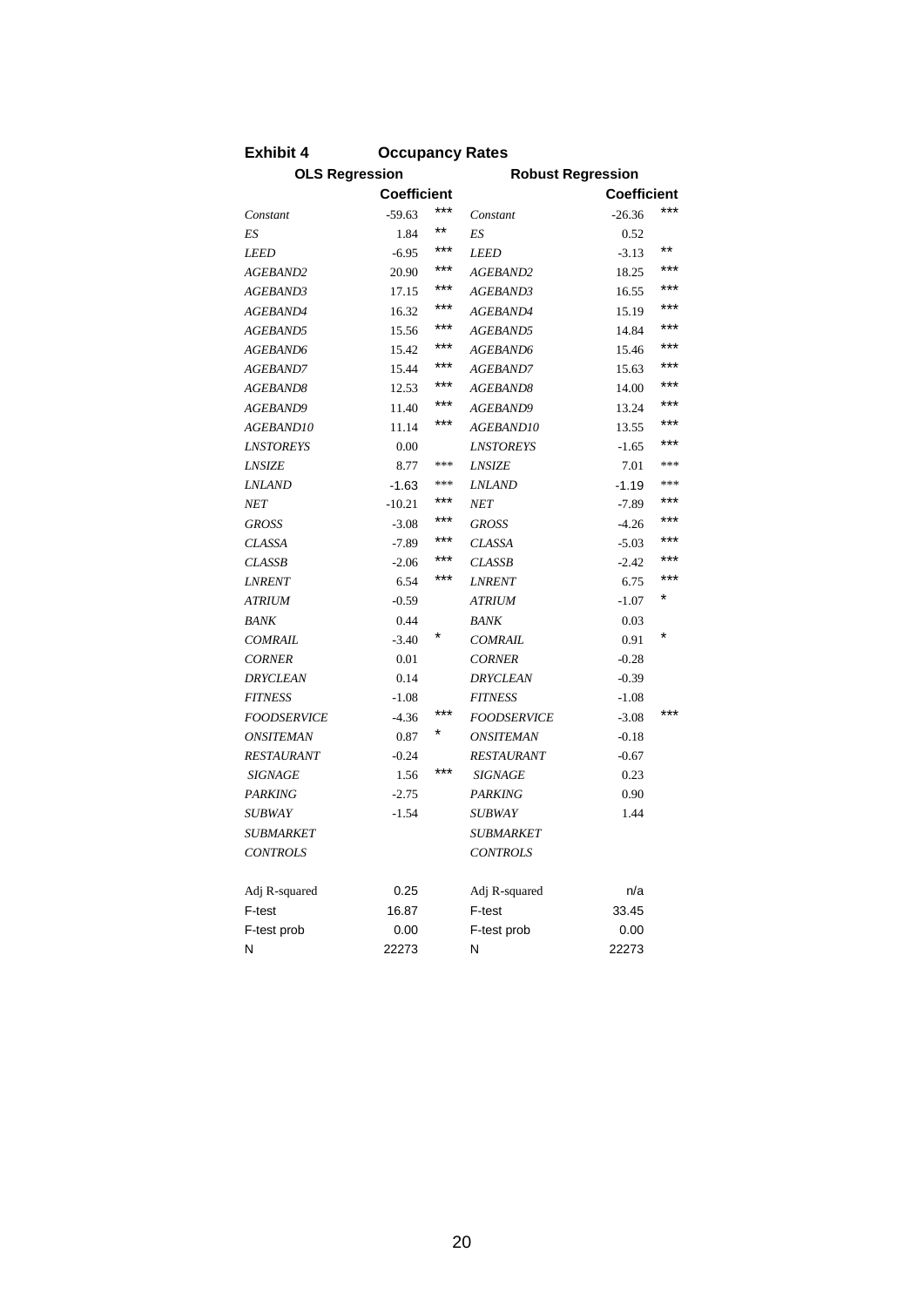The results for the other variables are in line with expectations. In line with previous research on price premiums in LEED and Energy Star offices and in other studies of office rental determination, occupancy levels (similar to rent levels) display a positive relationship with size. Compared to recently constructed offices (aged 0-3 years), occupancy rates of offices are higher for buildings all building types. This is presumably due to the numbers of relatively new buildings in the first age band which are still in the leasing up phase. However, the lack of a significantly different occupancy rate linked to building quality is notable and consistent with previous studies. The low explanatory power of the model is a concern and suggests that important variables may have been omitted.

#### **Conclusion**

The central aim of the policy of environmental or energy labelling real estate assets is to reduce their environmental impact by altering patterns of demand and supply. It is hoped that by providing independently verified information to investors and occupiers about the environmental/energy performance of buildings, their willingness-to-pay for buildings with superior environmental performance will increase. Consequently, this shift in demand from investors and occupiers will produce rental and sale price premiums and reduce operating costs and regulatory obsolescence. Suppliers of buildings (investors and developers) will have financial incentives to improve their environmental/energy performance. Pricing studies are central to evaluating the effectiveness of environmental labeling in real estate markets.

Drawing upon much larger samples of rental and sale prices compared to previous research, the contribution of this study has been twofold. Firstly, it indicates that, for sale prices in particular, outliers have the potential to produce overestimation of sale price premiums. In particular, the estimated coefficients for environmental labeled offices for sale prices are sensitive to choice of trimming parameters. Relative to OLS regression procedures, robust regression procedures estimate much lower sale price premiums for LEED and Energy Star environmental labels. Although a substantial sale price premium is found for Energy Star labeled buildings, in the robust regression model, no significant sales price premium is identified for the LEED label. Whilst these results are in line with Eichholtz *at al* (forthcoming), this finding seems surprising given the prominence of the LEED label. For rental rates, the results are consistent with previous studies that find a premium of 1%-3%. Most surprisingly, the estimated coefficients for occupancy rates indicate no significant occupancy rate premium for the Energy Star label and a negative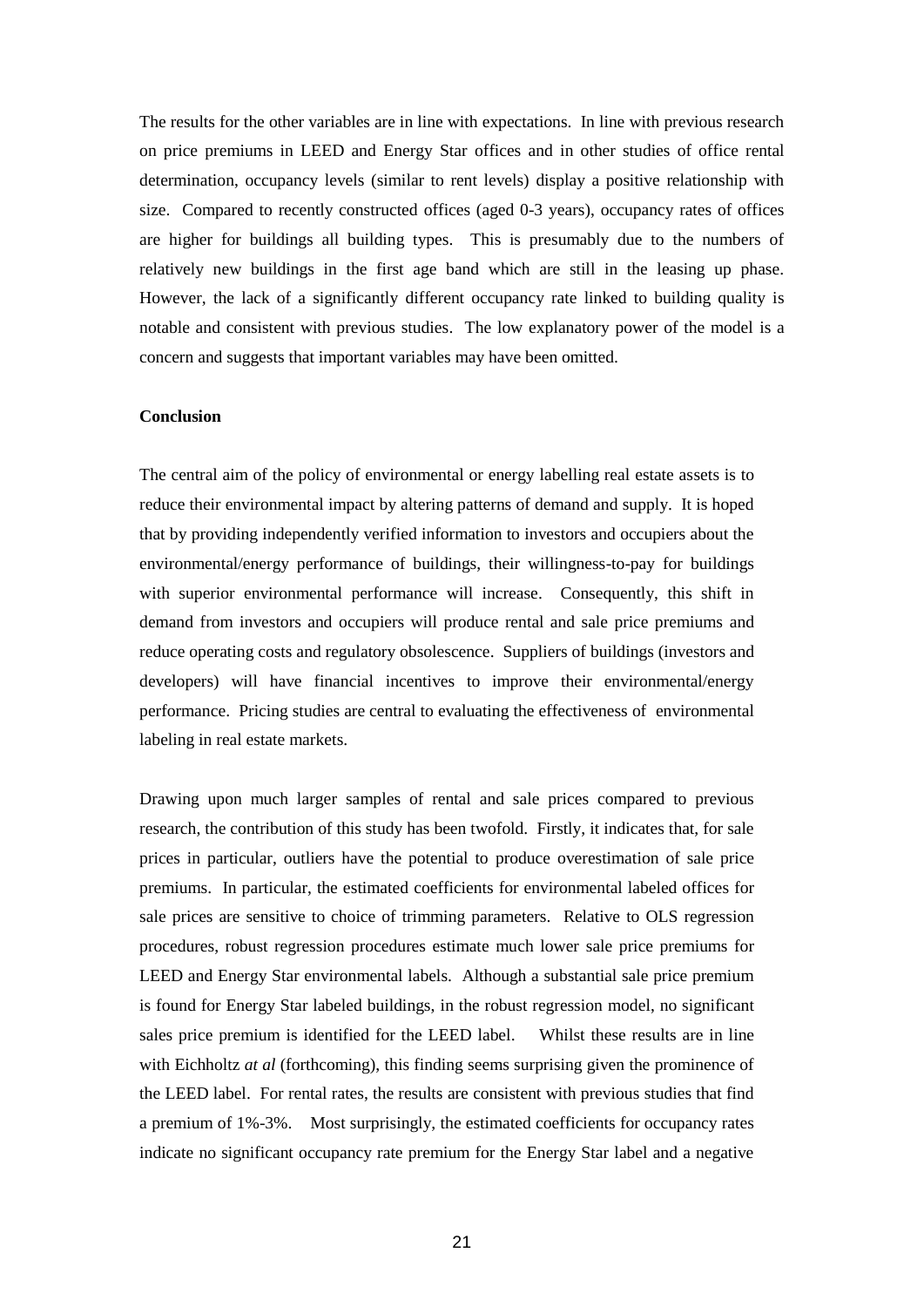effect on occupancy rates of the LEED label. This finding, in particular, needs further detailed checking.

#### **References**

Dermisi, S. (2009) Effect of LEED Ratings and Levels on Office Property Assessed and Market Values, *The Journal of Sustainable Real Estate*, **1**, 1, 23-47.

Dosi, C. and Moretto, M. (2001). Is Ecolabelling a Reliable Environmental Policy Measure?, *Environmental & Resource Economics*, **18,** 1, 113-127.

Eichholtz, P., Kok, N. and Quigley, J. Doing Well By Doing Good? Green Office Buildings, *American Economic Review*, forthcoming.

Fuerst, F. and McAllister, P. Green Value or Green Noise: Measuring the Price Effects of Environmental Certification of Commercial Buildings, *Real Estate Economics*, forthcoming.

Fuerst, F. and McAllister, P. (2009) An Investigation of the Effects of Eco-Labelling on Office Occupancy Rates, *Journal of Sustainable Real Estate*, **1**, 1, 49-64.

Huber, P. (1964): Robust Estimation of a Location Parameter. *Annals of Mathematical Statistics.* 35(1): 73-101.

Ling, D and Petrova, M. (2008) Avoiding taxes at any costs: The economics of tax deferred real estate exchanges, *Journal of Real Estate Economics and Finance*, **36**, 4, 367-404.

Mattoo, A. and Singh, H. (1994) Eco-Labelling: Policy Considerations, *Kyklos,* **47**, 53–65.

Miller, N., Spivey, J. and Florance, A. (2008) Does Green Pay Off? *Journal of Real Estate Portfolio Management*, **14**, 4, 385-399.

Pivo, G. and J.D. Fisher (2010): Income, Value and Returns in Socially Responsible Office Properties. Working Paper, University of Arizona.

Rousseeuw, P. J. and A. Leroy (1987): *Robust Regression and Outlier Detection*. New York: John Wiley and Sons.

Vincenzo Verardi & Christophe Croux, (2009): Robust regression in Stata. *Stata Journal*, StataCorp LP, 9(3), 439-453.

Wiley, J., Benefield, J. and Johnson, K. Green Design and the Market for Commercial Office Space, *Journal of Real Estate Finance and Economics*, forthcoming.